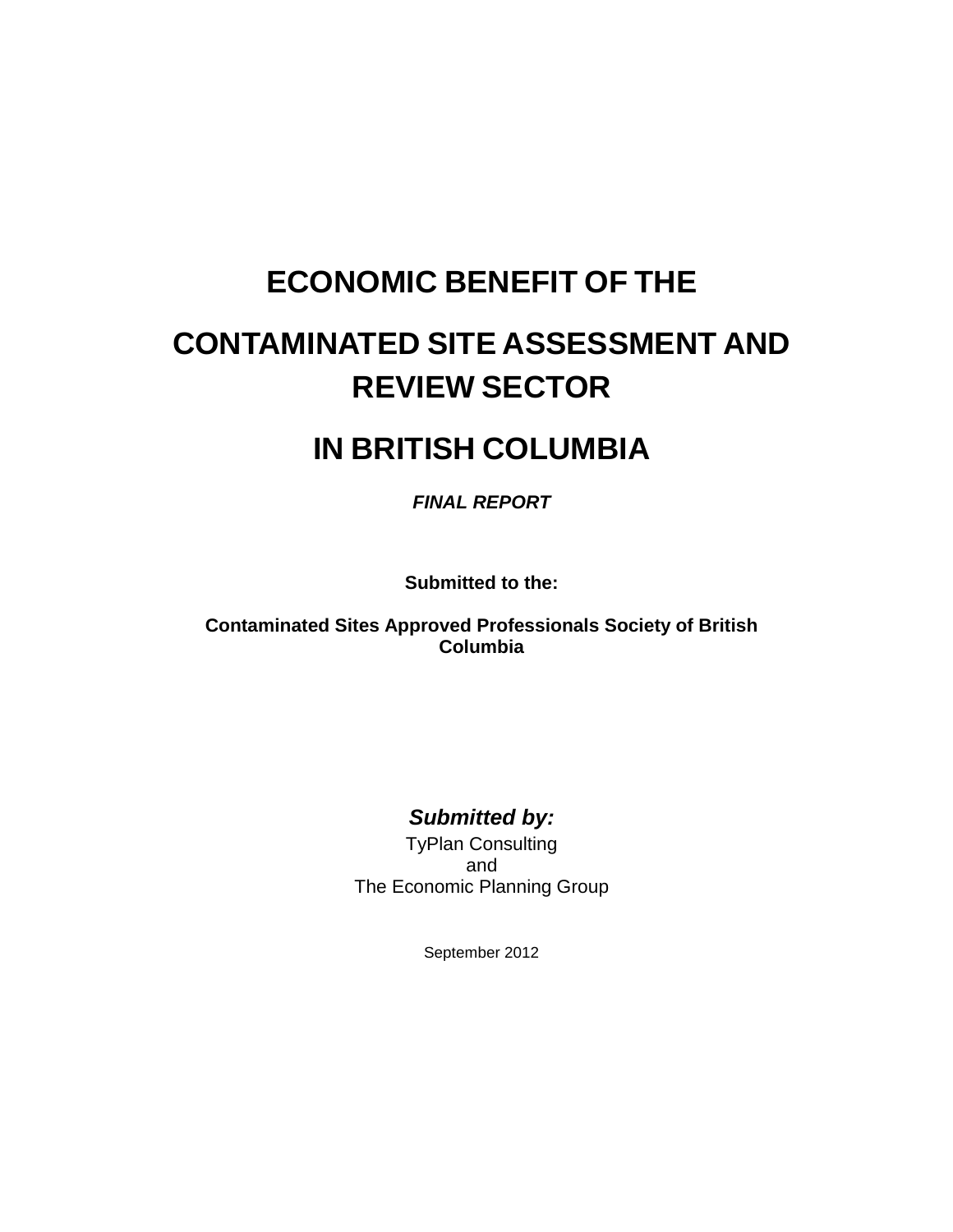

**TyPlan Consulting Ltd.**

1461 Ioco Road Port Moody, BC V3H 2X3

Telephone +1 (604) 461 6664 Facsimile +1 (604) 461 6668 Direct Cell 604 839 2520

September 14, 2012

Contaminated Sites Approved Professionals Society 613 - 744 West Hastings Street Vancouver, BC V6C 1A5

Dear Ms. Schachtel:

#### **Re: Contaminated Sites Sector in British Columbia – Draft Report**

Enclosed herewith is a final report regarding the economic benefits of the contaminated sites sector in the province of BC. We wish your organization continued success in expediting the contaminated sites assessment review process in the Province of British Columbia.

Yours sincerely,

TyPlan Consulting

Russ Tyson,M.Pl,MCIP,RPP,PLE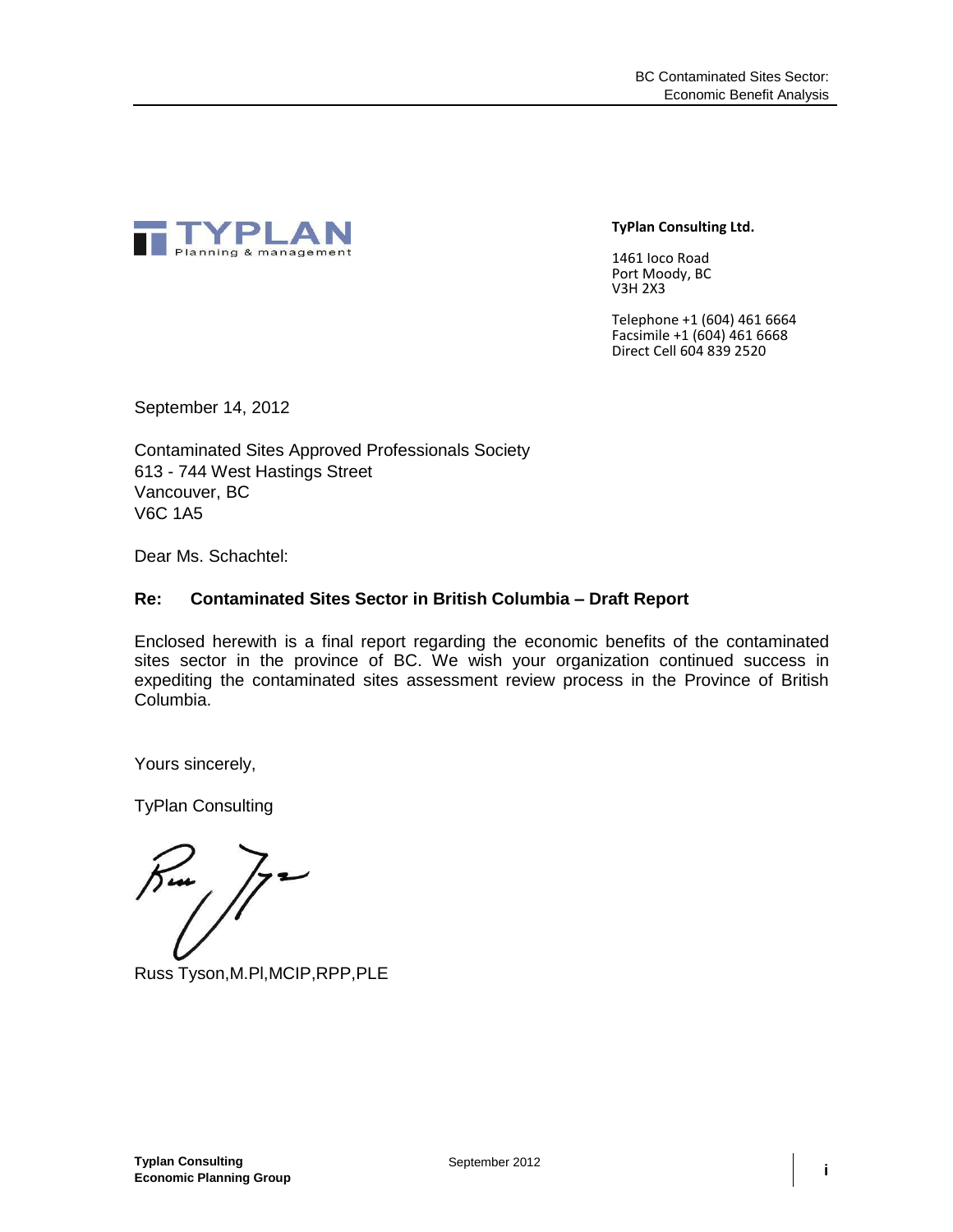#### **TABLE OF CONTENTS**

| 1              |     |                                                                                                                                                       |  |
|----------------|-----|-------------------------------------------------------------------------------------------------------------------------------------------------------|--|
|                | 1.1 |                                                                                                                                                       |  |
|                | 1.2 |                                                                                                                                                       |  |
|                | 1.3 |                                                                                                                                                       |  |
|                | 1.4 |                                                                                                                                                       |  |
| $\mathbf{2}$   |     |                                                                                                                                                       |  |
| 3              |     |                                                                                                                                                       |  |
|                | 3.1 |                                                                                                                                                       |  |
|                | 3.2 |                                                                                                                                                       |  |
|                | 3.3 |                                                                                                                                                       |  |
|                | 3.4 |                                                                                                                                                       |  |
| 4              |     | Analysis and Composition of Contaminated Sites in British columbia 12                                                                                 |  |
|                | 4.1 | Geographical Distribution of Potentially Contaminated Sites in British                                                                                |  |
|                | 4.2 | Number of Potentially Contaminated Sites by Type of Land Use/Property Type  13                                                                        |  |
|                | 4.3 |                                                                                                                                                       |  |
|                | 4.4 | Estimated Study Costs for Small Medium and Large Sites undertaking<br>Preliminary Site Investigations Stage 1 (PSI 1), Preliminary Site Investigation |  |
|                | 4.5 | Estimated remediation action plan costs for medium sites for soil only,                                                                               |  |
|                | 4.6 |                                                                                                                                                       |  |
| 5              |     |                                                                                                                                                       |  |
|                | 5.1 |                                                                                                                                                       |  |
|                | 5.2 |                                                                                                                                                       |  |
|                | 5.3 |                                                                                                                                                       |  |
|                | 5.4 |                                                                                                                                                       |  |
| հ              |     | DIRECT BENEFIT OF THE SITE ASSESSMENT AND REMEDIATION SECTOR                                                                                          |  |
|                | 6.1 |                                                                                                                                                       |  |
| $\overline{7}$ |     | TOTAL ANNUAL ECONOMIC BENEFIT OF THE SITE ASSESSMENT AND                                                                                              |  |
|                | 7.1 |                                                                                                                                                       |  |
|                | 7.2 |                                                                                                                                                       |  |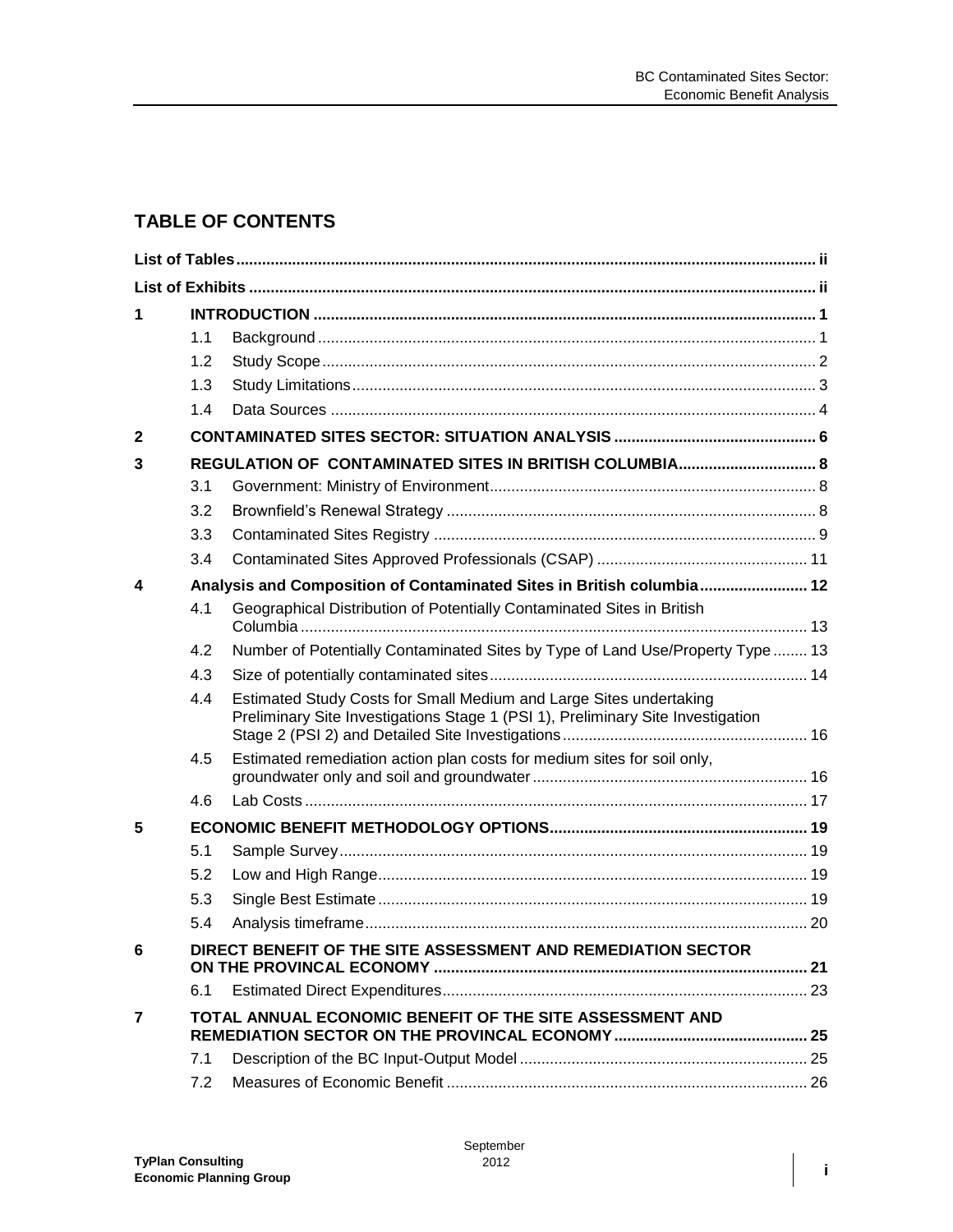#### <span id="page-3-0"></span>**List of Tables**

| Percentage of potentially contaminated sites undertaking various levels of |  |
|----------------------------------------------------------------------------|--|
|                                                                            |  |
|                                                                            |  |
|                                                                            |  |
|                                                                            |  |
|                                                                            |  |
|                                                                            |  |
| Change in property tax revenues due to brownfield redevelopment/re -use of |  |
|                                                                            |  |
|                                                                            |  |
|                                                                            |  |
|                                                                            |  |
|                                                                            |  |
|                                                                            |  |

#### <span id="page-3-1"></span>**List of Exhibits**

| Exhibit 1: | Geographic distribution of potentially contaminated sites in British Columbia                                                                         |  |
|------------|-------------------------------------------------------------------------------------------------------------------------------------------------------|--|
| Exhibit 2: |                                                                                                                                                       |  |
| Exhibit 3: | Percentage distribution of potentially contaminated sites by area  15                                                                                 |  |
| Exhibit 4: | Estimated study costs for small medium and large sites undertaking<br>preliminary site investigations stage 1 (PSI 1), preliminary site investigation |  |
| Exhibit 5: |                                                                                                                                                       |  |
| Exhibit 6: | Lab Costs associated with remediation by land use (property type)  18                                                                                 |  |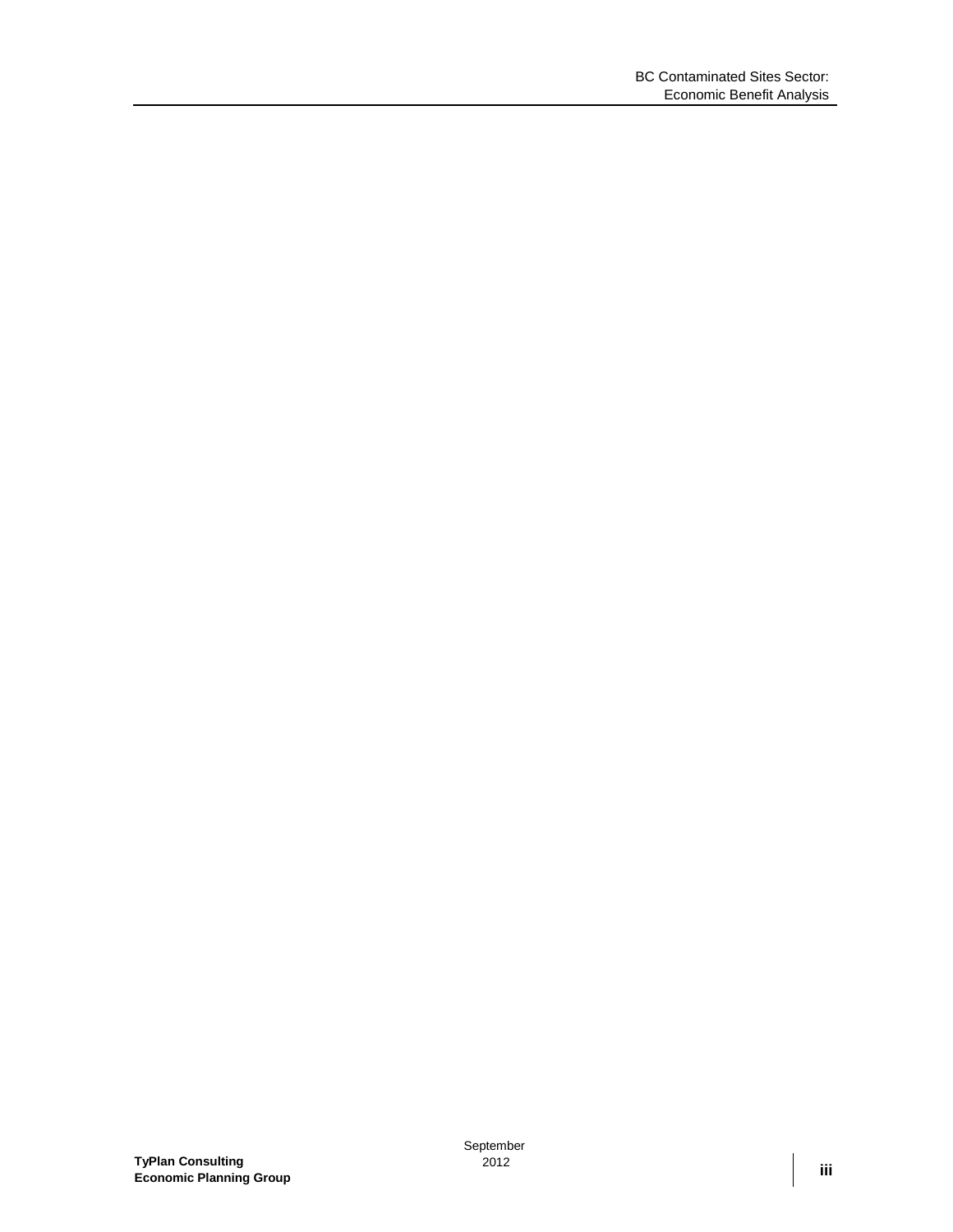## <span id="page-5-0"></span>**1 INTRODUCTION**

### <span id="page-5-1"></span>**1.1 Background**

In their current state, contaminated sites (or brownfields) represent an underutilization of the land base. They pose potential health threats and safety concerns to society at large. From a land use planning perspective the contaminated sites represent a lost opportunity to create economic activity, forgoing income resultant from the sites' redevelopment, the jobs created as a result of construction, and the on-going generation of taxes at all levels of government.

The land development life cycle for a contaminated site can be characterized by four (4) key phases associated with its use:

- Site assessment and review
- Remediation
- Redevelopment
- Operations

Within each phase in this development life cycle, various forms of economic activity occur, generating benefits to local communities and the provincial economy.

The remediation of sites within British Columbia involves a highly regulated and thorough review and approval process, which is both time consuming and costly. Time and cost are key barriers to entry in this market sector. The objective of the regulatory review process is the issuance of a certificate of compliance (COC), authorizing owners of the site to pursue redevelopment. The process to obtain environmental certification is managed by, and under the jurisdiction of, the BC Ministry of Environment.

To aid in streamlining the regulatory review process and related review timelines, the Contaminated Sites Approved Professionals Society (CSAP) was incorporated in March 2007. CSAP is supported by the Ministry of the Environment to help expedite approvals and reduce review timelines. Established as a self-regulating professional society, comprised of professional engineers and environmental scientists, CSAP's members are authorized to review site investigations associated with remediation of low to medium risk sites to determine:

- If a site is contaminated
- Review and approve remediation plans
- Recommend issuance of COC or other associated instruments.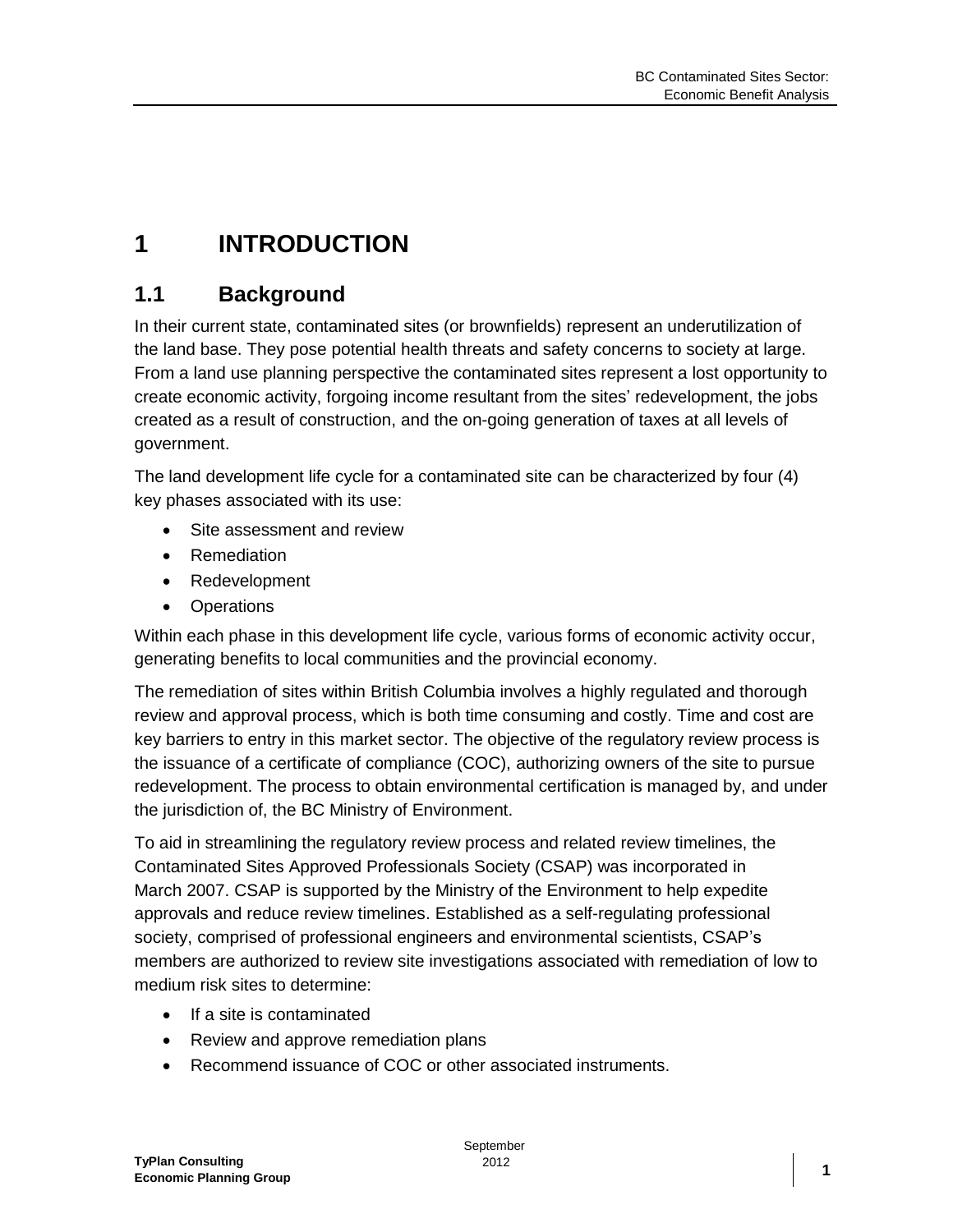As an independent body, CSAP ensures best practices are adhered to in investigation and remediation. CSAP has a commitment to/from the BC Ministry of Environment, industry, and to the general public to provide sound advice on regulatory policy. Since 2007 CSAP, through its members have been successful in reviewing approximately 400 projects over the organization's brief six-year history.

Their contribution to the process has resulted in an acceleration of the approvals timelines, reduction in overall expenditures, supporting commitments made by the Ministry of Environment.

CSAP was interested in documenting from a quantitative perspective, the economic benefit of the site investigation and remediation sector to the British Columbia economy and providing qualitative comment on the subsequent benefits of redevelopment and operations.

Terms of reference were prepared and in February 2012 the consulting team of TyPlan Consulting Ltd. (TyPlan) in association with the Economic Planning Group (EPG) was awarded the project.

#### <span id="page-6-0"></span>**1.2 Study Scope**

The overall objective of the research project was to analyze the economic benefit of the site investigation and remediation sector on the provincial economy and provide qualitative insight into related redevelopment benefits. The report is concluded with a comparison of similar organizations in other jurisdictions.

The report has been divided into the following sections:

**Section 1: Introduction**; providing background, study scope, study methodology, study limitations and data sources.

**Section 2: Contaminated Sites Sector in British Columbia: Situational Analysis**; provides an overview of the contaminated sites sector in British Columbia.

**Section 3: Regulation of Contaminated Sites in British Columbia;** provides an overview of provincial government's involvement and CSAP's role in supporting provincial initiatives associated with remediating contaminated sites.

**Section 4: Analysis and Composition of the Contaminated Sites Sector**: provides, based on BC site registry data base and information provided by the National Brownfields Association and Hemmera Envirochem Inc., an overview of the composition of contaminated sites and various study costs associated with remediation.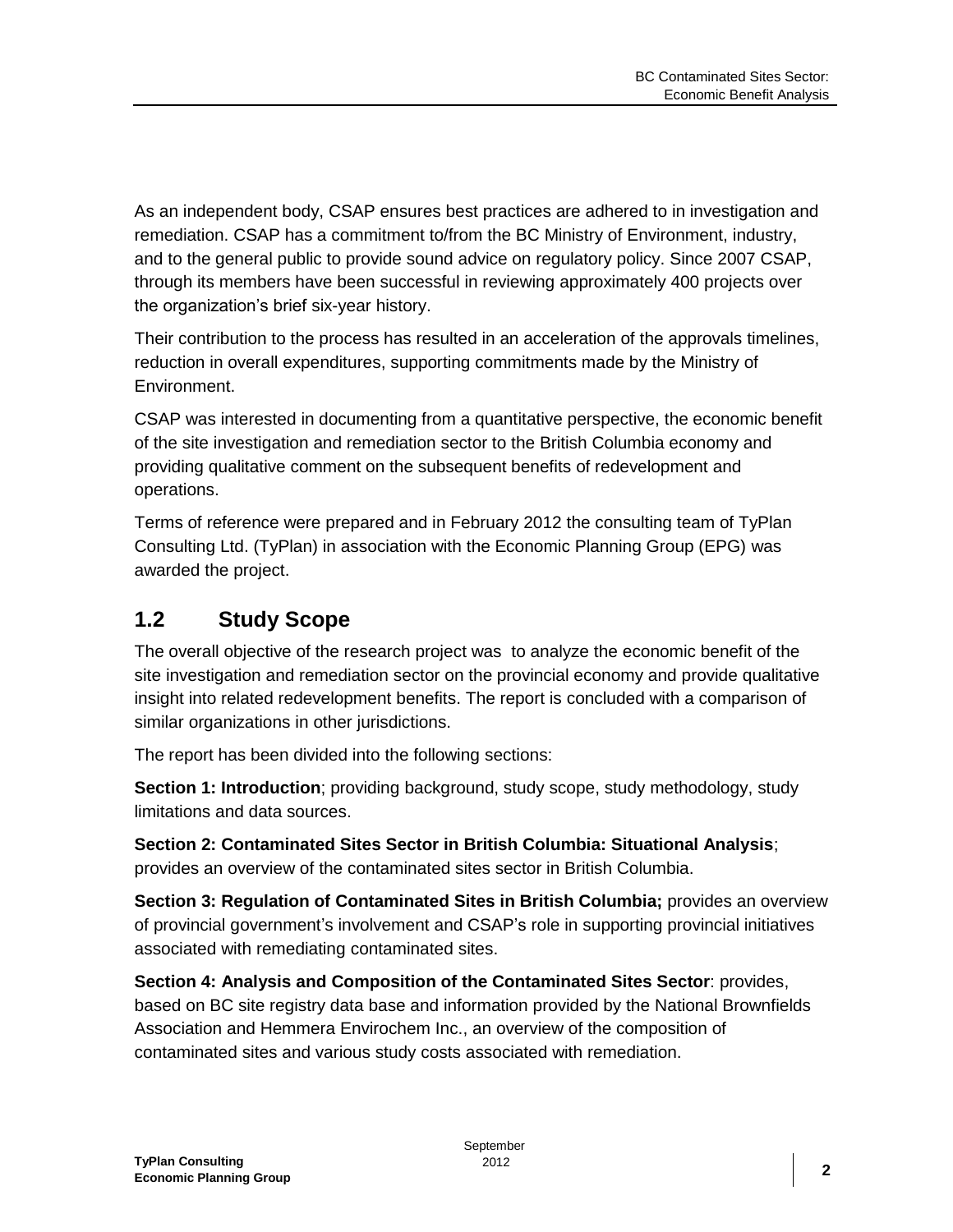**Section 5: Economic Benefit Methodology Options**; provides a series of methodological options available to evaluate economic benefits.

**Section 6: Direct Benefits of the Site Assessment /Review and Remediation Sector on the Provincial Economy**; provides a summary of the direct benefits of the site review/ assessment sector on the provincial economy.

**Section 7: Total Annual Economic Benefit of the Site Assessment and Remediation Sector on the Provincial Economy;** provides a summary of the total annual benefits of the site review and assessment sector of the economy on the provincial economy.

**Section 8: Redevelopment Multipliers**; provides, based on anecdotal evidence, the relative benefits of redevelopment of remediated properties.

**Section 9: Jurisdictional Benchmarks**; provides a comparison of CSAP activities in relation to other jurisdictions throughout north America which have similar organizational mandates as CSAP, namely the states of Massachusetts, Oregon and Washington.

**Section 10: Conclusions and Recommendations;** provides next steps, conclusions and recommendations of this report.

### <span id="page-7-0"></span>**1.3 Study Limitations**

This study is intended to provide a high level assessment and preliminary indication of the annual economic benefits derived from the site assessment/review and remediation sector of the economy in British Columbia. An important limitation is that many sites undergo assessment and remediation in British Columbia that are not processed through CSAP and are not captured in this economic analysis. These include assessment and remediation conducted on federal properties, high risk sites managed by MOE and activities carried out by owners for due diligence that do not proceed to issuance of a COC or other regulatory instrument.

This is not meant, nor intended, to provide a definitive assessment of overall economic benefits to the provincial economy but rather insight and direction regarding the next steps required to further illustrate and calculate such economic benefits.

Due to the lack of available quantifiable data regarding site assessment/review and remediation costs, a number of assumptions were made by the Consultant team in determination of economic benefits. The range of costs compiled for the variety of studies undertaken throughout the remediation process varies significantly for each property under remediation, all of which limit the accuracy of the findings.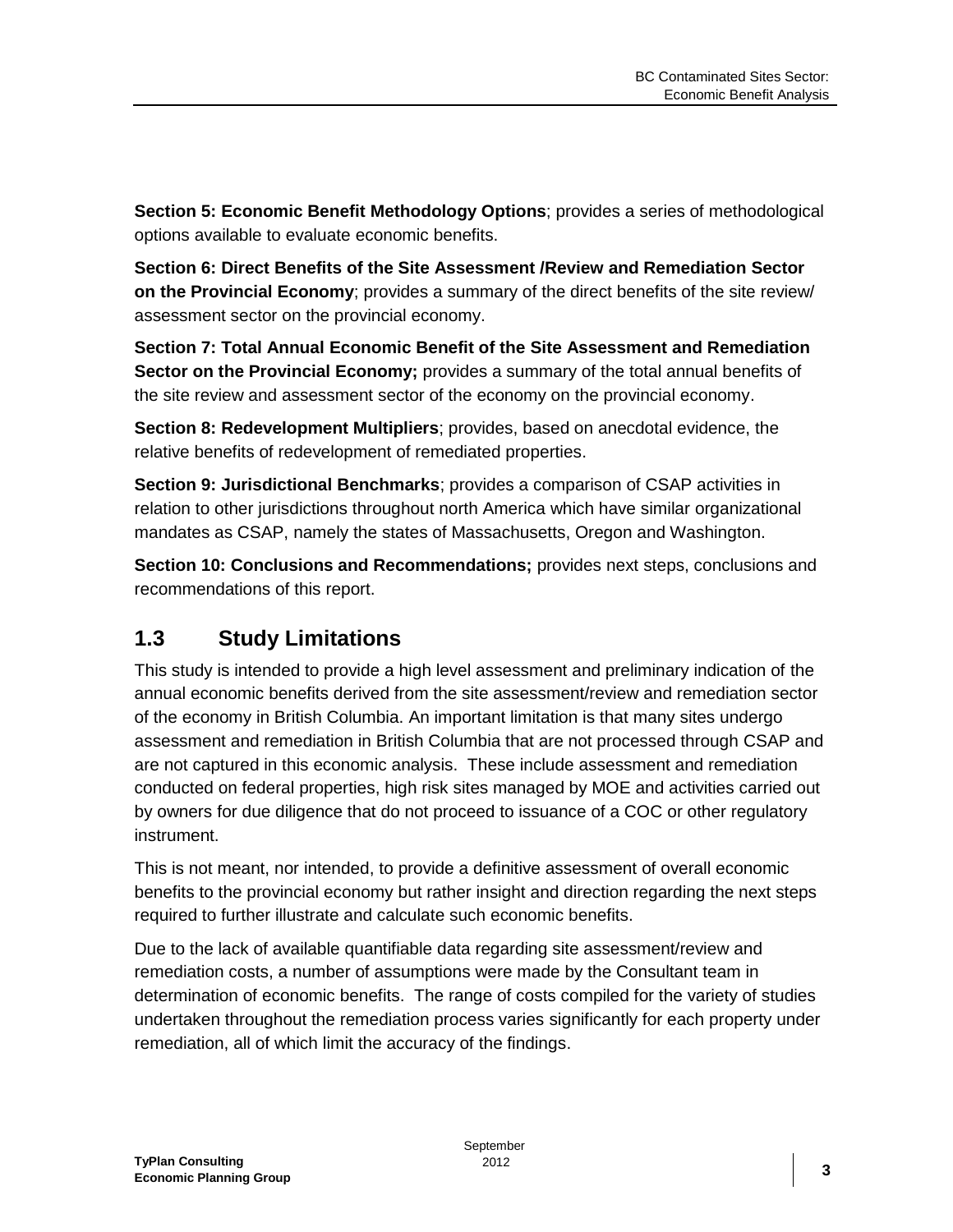The results of this review must be considered in context to the assumptions made and the lack of raw data upon which this assessment has been based. In particular:

- There is no accurate tally of the number of contaminated sites in the province
- There is no central record of the number of sites that are being reviewed, assessed, and/or remediated at any one time
- Sites that are being reviewed, assessed and/or remediated include a mix of small, medium and large sites (which affects the costs)
- Sites can have a mix of contaminants resulting in reviews, assessments, and remediation that can range for simple to complex (which affects the costs)
- Sites are also located throughout the province from very urban locations to very remote locations (which also affects the costs)

As noted, the purpose of this document is to provide insight into the benefits of the remediation sector on the provincial economy, and to provide a starting point upon which CSAP, industry and the Province can better understand the magnitude of the benefit of this sector on the provincial economy.

#### <span id="page-8-0"></span>**1.4 Data Sources**

Studies exist documenting the economic benefits of remediation. These studies range from complex economic models to anecdotal reports, but typically refer generally to the types of benefits that are generated (i.e., new economic activity, more jobs, increased tax revenue). No report was found that assessed the economic benefits associated with site assessment review specifically and resultant remediation activities on the local economy. Our review considered or utilized the following sources:

- Contaminates Sites Approved Professionals Society
- BC Site Registry
- BC Brownfields Renewal Strategy
- Canadian Petroleum Products Institute
- National Brownfields Association
- Hemmera EnviroChem Inc.
- US Environment Protection Agency
- Consultant reports (confidential)

The authors would like to thank those organizations stated above for their input into the review.

The study limitations identified (section 1.3) and the implications of the data gaps related to obtaining project costs are summarized below.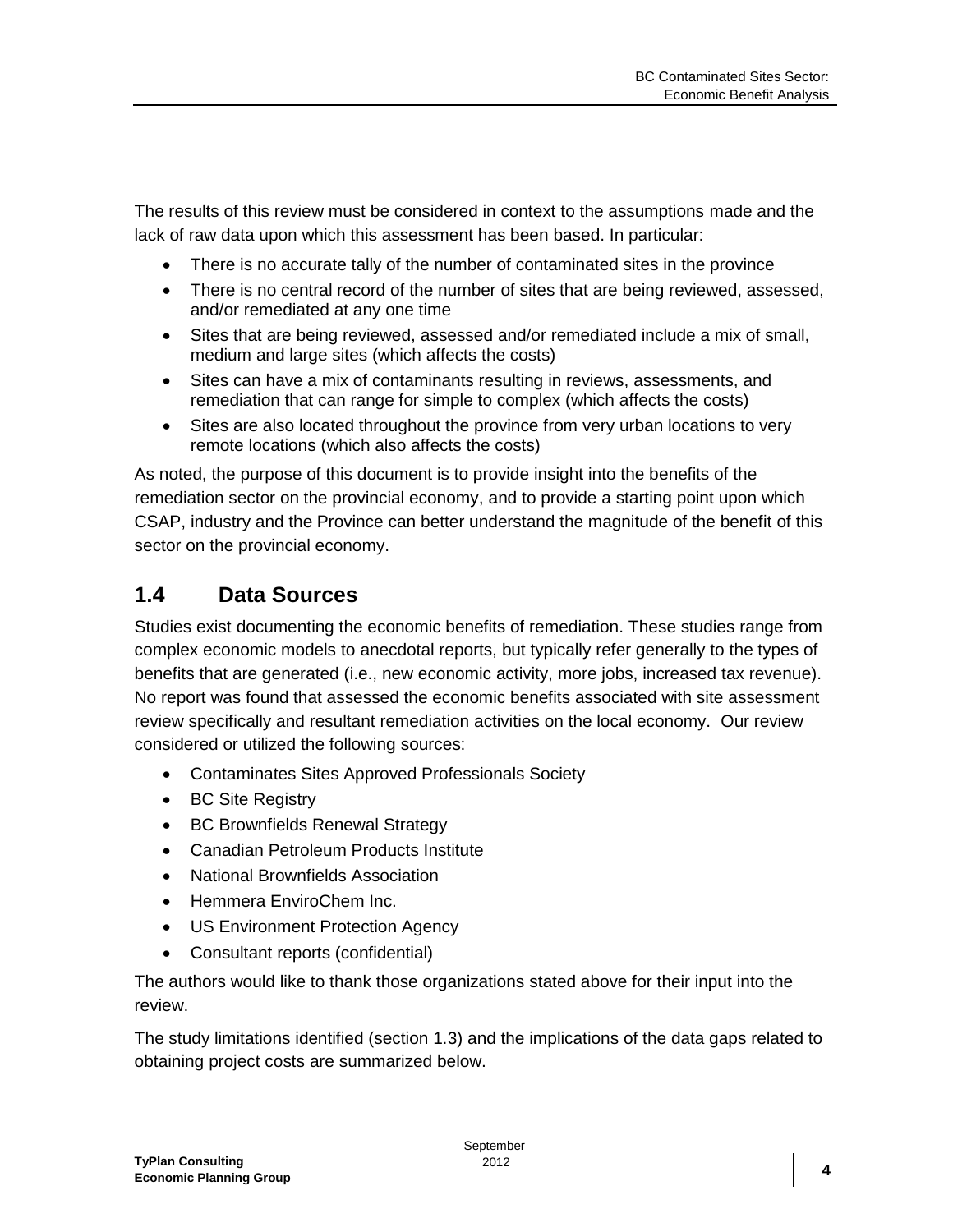<span id="page-9-0"></span>

|  | Table 1: Data collection limitations and issues |  |  |
|--|-------------------------------------------------|--|--|
|--|-------------------------------------------------|--|--|

| <b>Issue</b>                                                                                | <b>Description</b>                                                                                                                                                                                                                               |
|---------------------------------------------------------------------------------------------|--------------------------------------------------------------------------------------------------------------------------------------------------------------------------------------------------------------------------------------------------|
| No accurate number of contaminated<br>sites.                                                | BC Site Registry is a database of sites that may be<br>contaminated, were under review, have been reviewed, or have<br>been remediated. It contains an extensive list but does not<br>provide a number of sites that are currently contaminated. |
| No record of the number of sites that are<br>being reviewed or assessed at any one<br>time. | CSAP provides reviews of some properties each year,<br>averaging around 100 per year. However, many other sites go<br>through the review process independently.                                                                                  |
| No record of the number of sites being<br>remediated at any one time.                       | BC Site Registry provides notations of actions undertaken, but<br>the records do not allow tallies to be conducted for a specific<br>year.                                                                                                       |
| Sites being reviewed and remediated<br>include a mix of sizes.                              | Sites are typically categorized by size as small, medium or<br>large. The size has a significant impact on costs to review and<br>remediate.                                                                                                     |
| Sites can have a mix of contaminants<br>ranging from simple to complex.                     | The type and amount of contaminants have a significant impact<br>on the costs to review and remediate.                                                                                                                                           |

Source: TyPlan. Economic Planning Group.

These issues make the economic analysis process challenging as costs to assess or remediate a "typical" site includes consideration of a range of factors, such as:

- size of size ranging from a few hundred square feet to hundreds of acres
- types of businesses that caused the contamination and types of contaminants
- amount of contamination

Consequently, we have used available data to create estimates of spending, relying on norms or weighted averages associated with specific studies required to remediate sites. This information has been obtained through personal communication with members of CSAP and with representatives of Hemmera Envirochem Inc.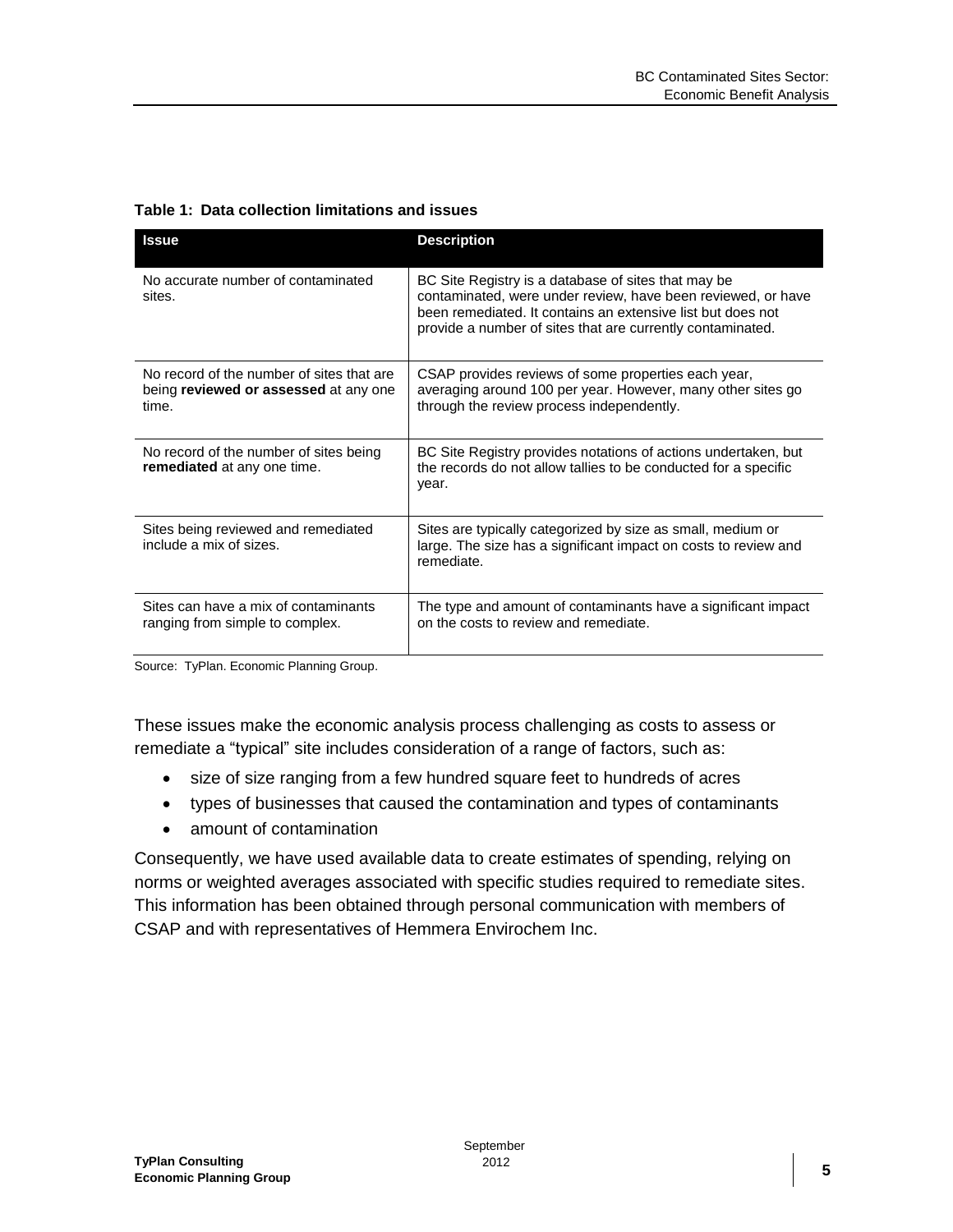## <span id="page-10-0"></span>**2 CONTAMINATED SITES SECTOR: SITUATION ANALYSIS**

The Government of Canada defines contaminated sites as:

*"A site at which substances occur at concentrations (i) above background levels and pose, or are likely to pose, an immediate or long-term hazard to human health or the environment; or (ii) exceed levels specified in policies and regulations.<sup>1</sup> "*

The British Columbia Government defines contaminated sites as:

*"An area of land in which the soil or underlying groundwater or sediment contains a hazardous waste or substance in an amount or concentration that exceeds provincial environmental quality standards. A site is contaminated if it is unsuitable for specific uses of land, water and sediment.<sup>2</sup> "*

Sites can become contaminated through a prior land uses on site, the most common types of land uses being:

- Manufacturing facilities
- Waste processing, recycling, and disposal facilities
- Abandoned and operating mines
- Gasoline stations
- Abandoned or vacant residential buildings and warehouses
- Old railway yards and waterfronts

Contaminated sites are generally found in both urban and rural locations and are often located in strategic locations from a land use planning perspective. There is also an economic value associated with its location. Unfortunately, due to the cost to remediate the sites and the time period to secure approvals in relation to the market value of the site (e.g. COC) many of these sites remain vacant.

The actual number of contaminated sites in the province is not known, but is in the thousands. A recent national study put the number of BC sites at just under 8,000. $3$  The BC Brownfield Renewal Program estimates the total at between 6,000 and 8,000<sup>4</sup>. The BC Site Registry lists over 9,500 sites that have been identified as having, or having had, some

 $\overline{a}$ 

 $<sup>1</sup>$  ECO Canada, Who will do the Cleanup? 2007</sup>

 $^2$  BC Ministry of Environment. Facts on Contaminated Sites; Fact Sheet 1. 2009

 $3$  ECO Canada. Who will do the Cleanup? 2007. Appendix B, p.28.

<sup>4</sup> http://www.brownfieldrenewal.gov.bc.ca/qa.html#5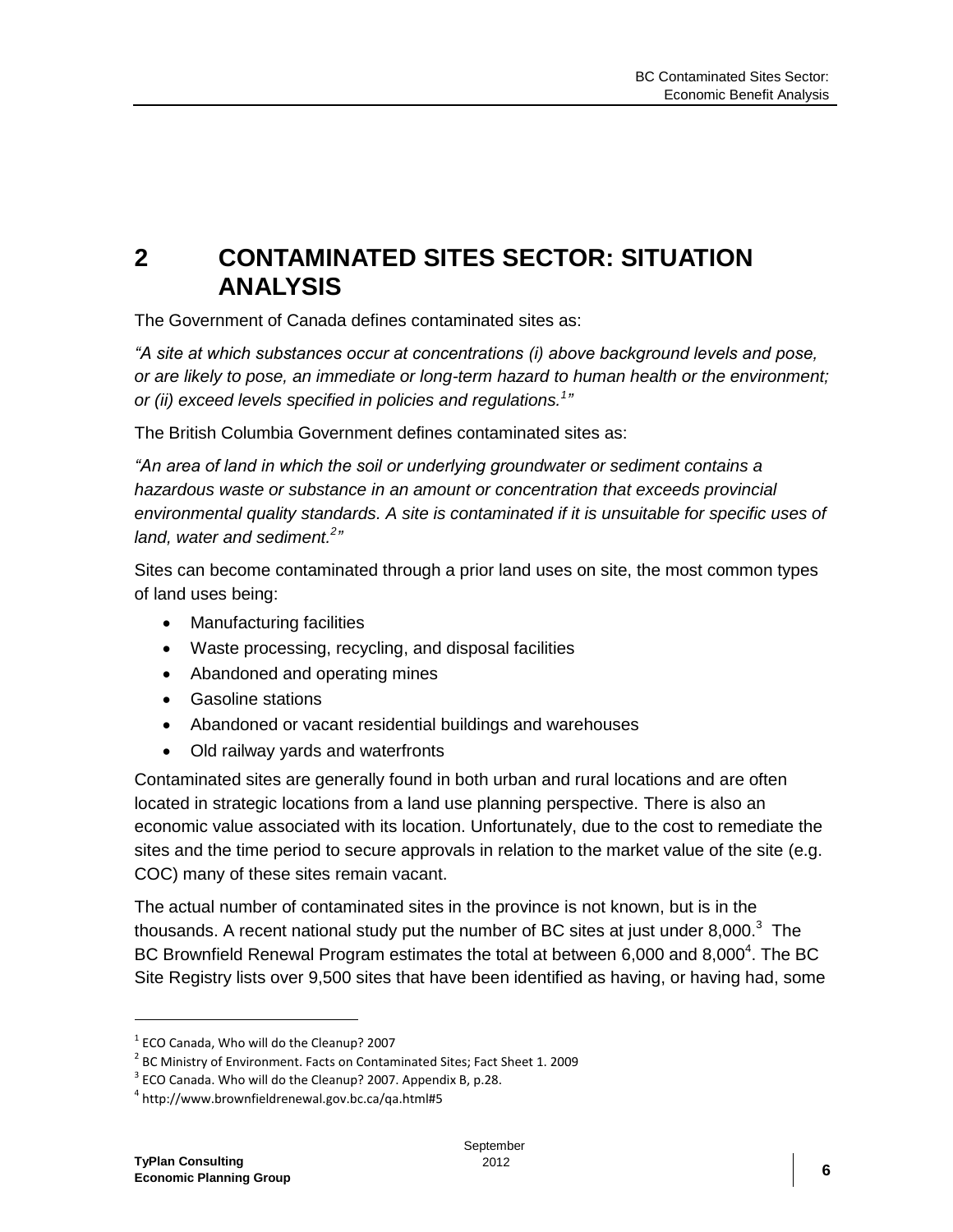form of contamination. (It is noted that the Site Registry contains sites that might be contaminated, that were contaminated and have been remediated, as well as sites that are currently contaminated.)

The site assessment and review sector is comprised of and supported by a number of businesses, companies and supporting service providers, all of which contribute to the provincial economy when undertaking remediation activities. The types of companies involved in the sector include:

- Environmental consultants
- Remediation services
- Engineers
- Construction companies
- Testing Laboratories
- Hazardous waste collection and treatment companies
- Public sector

Once remediation of a site has occurred, a number of longer term and more sustainable benefits can be derived from the redevelopment of the site, such as:

- Promotes regional and local economic development particularly in large population centres, creating jobs and supporting redevelopment
- Enhances quality of life through neighbourhood revitalization, reduced urban blight and conservation of scarce green space<sup>5,6</sup>
- Reduces environmental contamination , thereby improving public health and safety
- Increases business opportunities in the private section, particularly :
	- Development, real estate
	- **Lending /insurance and**
	- New commercial /industrial development
- Reduction in urban sprawl
- Increases property values
- Reduces green house emissions as the need for transportation is reduced

<sup>5</sup> Ministry of Environment Facts on Contaminated sites (38) August 2007

 $^6$  Brownfield's Sustainability Snapshot Federation of Canadian Municipalities Green Municipal Fund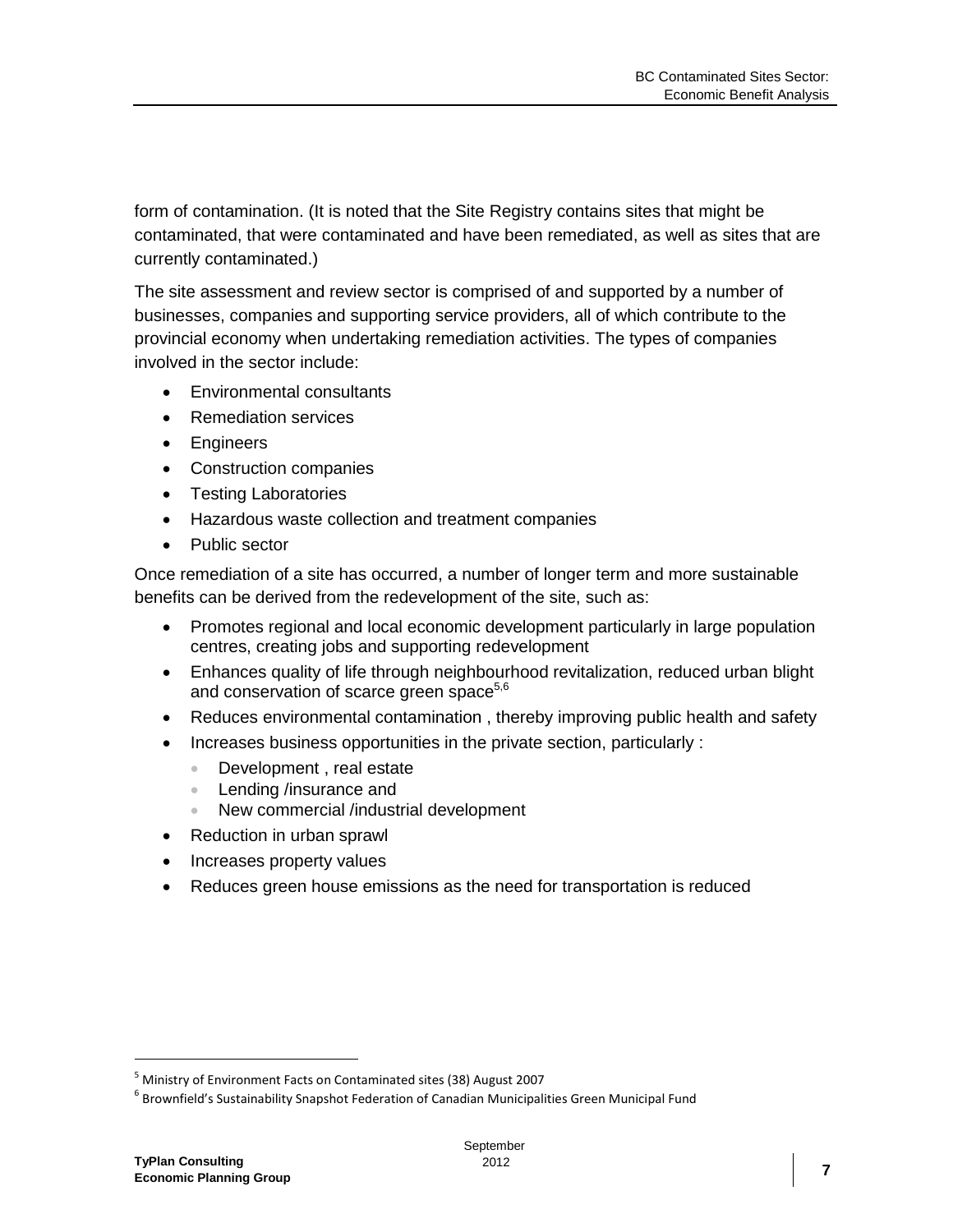## <span id="page-12-0"></span>**3 REGULATION OF CONTAMINATED SITES IN BRITISH COLUMBIA**

Government, industry and local governments all have a vested interest in remediating contaminated sites. A brief synopsis of the role and responsibility of key government ministries, programs and third party providers is outlined below:

#### <span id="page-12-1"></span>**3.1 Government: Ministry of Environment**

The Ministry of Environment, Land Remediation Section administers the provisions for the investigation and remediation of contaminated sites in British Columbia under the *Environmental Management Act* and Contaminated Sites Regulation.

The section focuses on the remediation of brownfields, orphan sites and complex, high risk contaminated sites, and facilitates the remediation of low and medium risk sites.

The Land Remediation Section also manages the Site Registry (see section 3.3), provides operational and procedural contaminated sites guidance, and administers the site screening process using site profiles.

Through collaboration with communities, public organizations, other agencies and private parties, the Ministry strives to support development opportunities, protect human health and the environment.<sup>7</sup>

The facilitation of low and medium risk sites is undertaken via partnership with qualified professionals, specifically CSAP (see section 3.4).

### <span id="page-12-2"></span>**3.2 Brownfield's Renewal Strategy**

To encourage Brownfield redevelopment across British Columbia, the Province has established the BC Brownfield Renewal Strategy. The Strategy is intended to help reduce risk and uncertainty in brownfield redevelopment and create a more streamlined approval environment for brownfield projects. The Strategy is being led by the Ministry of Forests, Lands and Natural Resource Operations Crown Land Restoration Branch in coordination with the Ministries of Advanced Education and Labour Market, Community Development, Environment, and Finance.

<sup>&</sup>lt;sup>7</sup> http://env.gov.bc.ca/edp./remdiat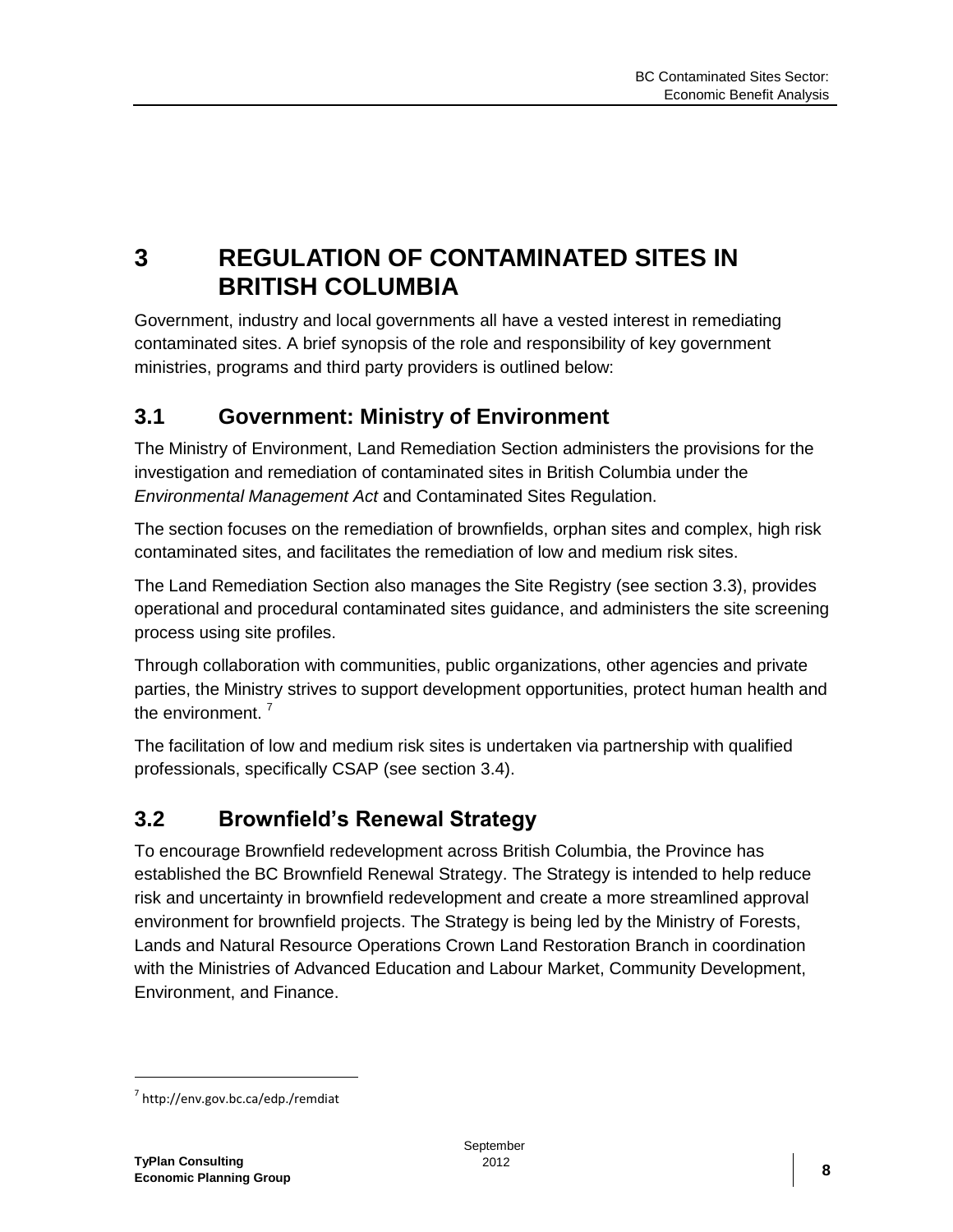The BC Brownfield Renewal Strategy is intended to increase brownfield renewal activity across the province by addressing policy, regulatory, tax, funding, and information barriers to brownfield renewal through the following actions:

- Further streamline the remediation approvals process
- Broaden the suite of tools available to local governments to encourage brownfield redevelopment
- Apply strategic public investments to encourage the redevelopment of idle sites
- Build capacity and awareness of redevelopment tools and opportunities to enhance information about brownfields

Cleaning up and redeveloping sites has a number of intended benefits across the triplebottom-line (environmental, social and economic) evaluation process such as:

- Reducing urban sprawl and protecting green spaces by encouraging the re-use of brownfield lands rather than undeveloped lands
- Providing opportunities for investment in brownfield sites that would otherwise sit idle
- **•** Environmental restoration
- Providing opportunities to clean up and revitalize unattractive sites
- Creating investment and economic opportunities

As part of the Strategy, Brownfields Renewal operates a funding program. In 2012, the Province is providing up to \$1.8 million to revitalize brownfield sites throughout B.C. Since its creation in 2007, the Brownfield Renewal Funding Program has provided more than \$4.2 million toward 60 projects in 44 communities.

### <span id="page-13-0"></span>**3.3 Site Registry**

The contaminated sites provisions under the Environmental Assessment Act and Contaminated Sites Regulations require the Ministry provide public information about site investigations and clean ups. The provincial Site Registry meets this requirement.

Descriptions published by the MoE, stipulate that the Site Registry is not a registry solely of contaminated sites. Some sites are contaminated, but most are reported as being investigated, and many of these may require little clean-up, or have already been cleaned up to government standards.<sup>8</sup> The goals of the Site Registry are to provide users with information that can be used to:

- Minimize legal and site cleanup costs
- Minimize liability associated with the sites

<sup>8</sup> Ministry of Environment. *Facts on Contaminated Sites #20, the Site Registry*. 2006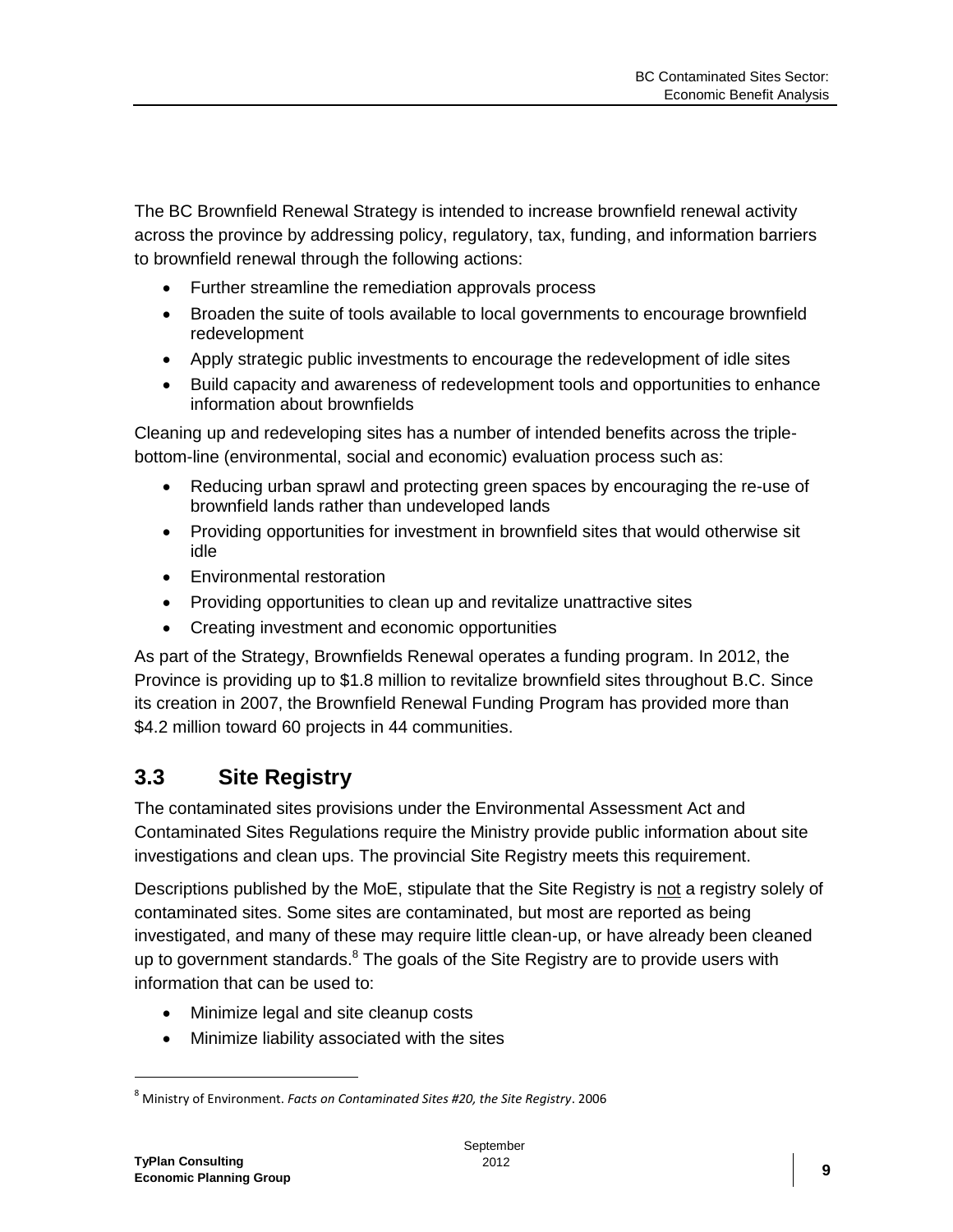- Enhance business certainty by being able to predict costs
- Ensure adequate protection of human health, the environment, property and utilities

The Site Registry documents provide milestones of the cleanup process of a site and contain information on sites that have been investigated and cleaned up in BC since 1988. The Registry can provide general information on clean ups for all sites known to the Ministry with detailed information on status. The Registry contains information grouped into five categories:

| <b>Categories</b> | <b>Type of Information</b>                                                                                                                                                                                                                                                     |
|-------------------|--------------------------------------------------------------------------------------------------------------------------------------------------------------------------------------------------------------------------------------------------------------------------------|
| General           | Information on a site's location, fee category, overall cleanup status, and current<br>site profile                                                                                                                                                                            |
| <b>Notations</b>  | Information on legal events, such as issuance of pollution abatement, pollution<br>prevention, and remediation orders, Certificates of Compliance, and Approvals in<br>Principle; and administrative notations (for example, on site investigation and<br>remediation reports) |
| Participants      | Information on people and organizations involved in a site and their roles                                                                                                                                                                                                     |
| Documents         | Information on the existence of reports concerning a site                                                                                                                                                                                                                      |
| Land Use          | Information on the land use related to a site                                                                                                                                                                                                                                  |

<span id="page-14-0"></span>**Table 2: BC site registry :Site categories and information**

While concerns regarding the accuracy and usability of the Site Registry are commonly identified by industry, government and environmental professionals, the Registry does provide useful insight and information pertaining to the number of sites within the province of British Columbia.

The National Brownfield Association (NBA) retained Hemmera Envirochem Inc. (Hemmera) with the objective to provide a general understanding of the magnitude and spatial distribution of contaminated sites in British Columbia in order to assess the possibility of creating an entity to facilitate third party liability transfer. $9$  The entity, if established, was intended to enable the expansion, redevelopment, or reuse of underutilized sites affected by contamination. The assessment was based on the BC Site Registry information.

 $\overline{a}$ 

<sup>&</sup>lt;sup>9</sup> National Brownfield's Association. Report on Contaminated Sites Inventory in British Columbia, Hemmera Envrochem Inc. (October 2011)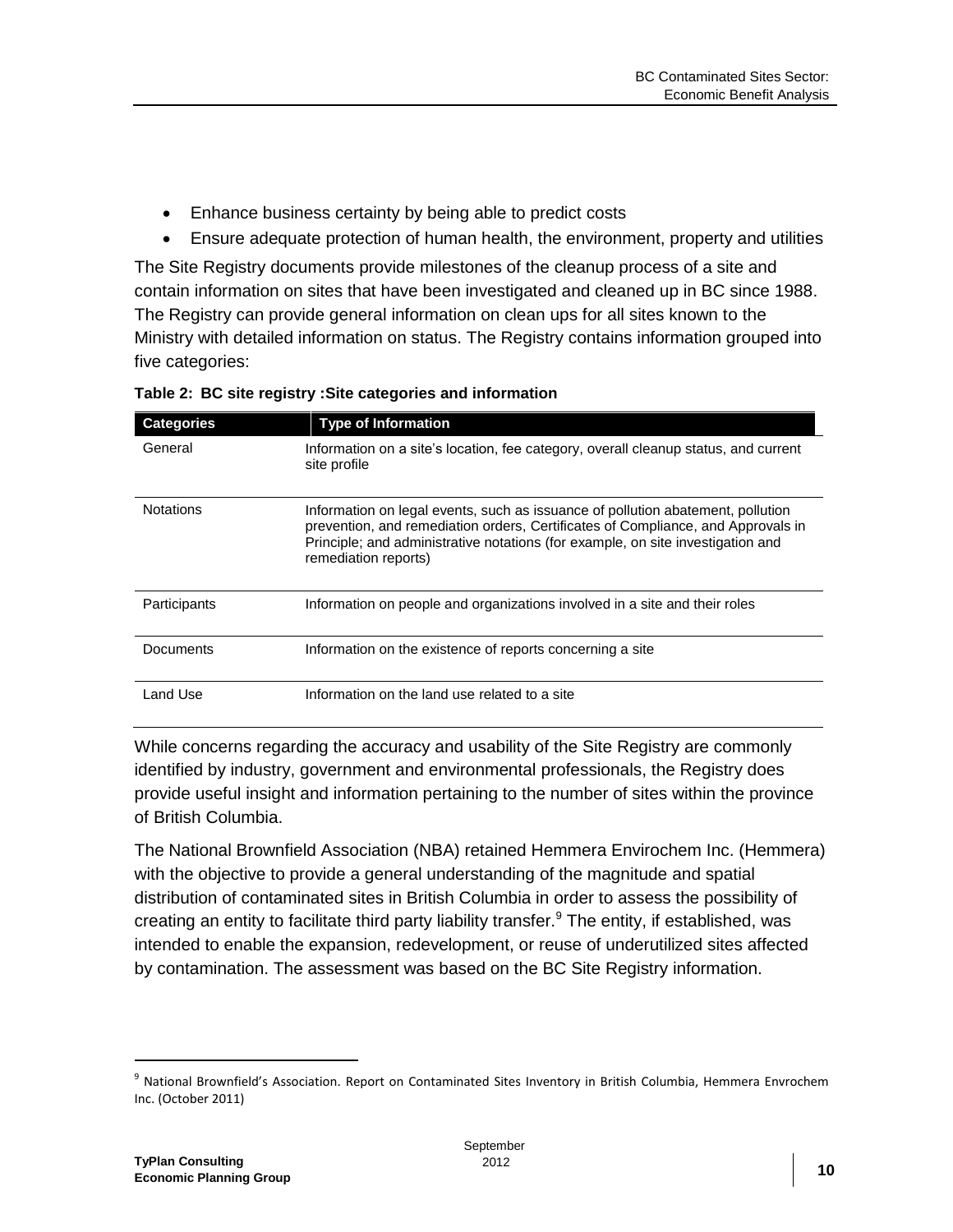Based on the BC Site Registry data base and findings presented in the NBA report, quantitative data was utilized as a basis to undertake the economic benefit assessment undertaken in this report.

### <span id="page-15-0"></span>**3.4 Contaminated Sites Approved Professionals (CSAP)**

The CSAP Society is an independent professional society, mandated by the BC provincial government through the Ministry of Environment, to review environmental certification applications. The society credentials its members and recommends their appointment to the Ministry's Roster of Approved Professionals.

CSAP members are qualified to review all low and medium risk environmental certification applications, and can recommend issuance of COC's. Within the contaminated sites sector, CSAP assists the Ministry in the review process by expediting the approvals process thereby readying sites for remediation and subsequent redevelopment.

Contaminated Site Approved Professionals are familiar with the regulations and technical standards, as well as recommending methods necessary to bring land back to the standards set out in the *Environmental Management Act* and Contaminated Sites Regulations.

Land owners or prospective buyers use the services of a Contaminated Site Approved Professional for their expertise and advice to clean up sites and demonstrate they have been appropriately investigated or remediated, subsequently enabling sites to be redeveloped for their highest and best use.

The CSAP Society was incorporated in 2007 as a self-regulating professional association. To date, members have reviewed approximately 420 sites.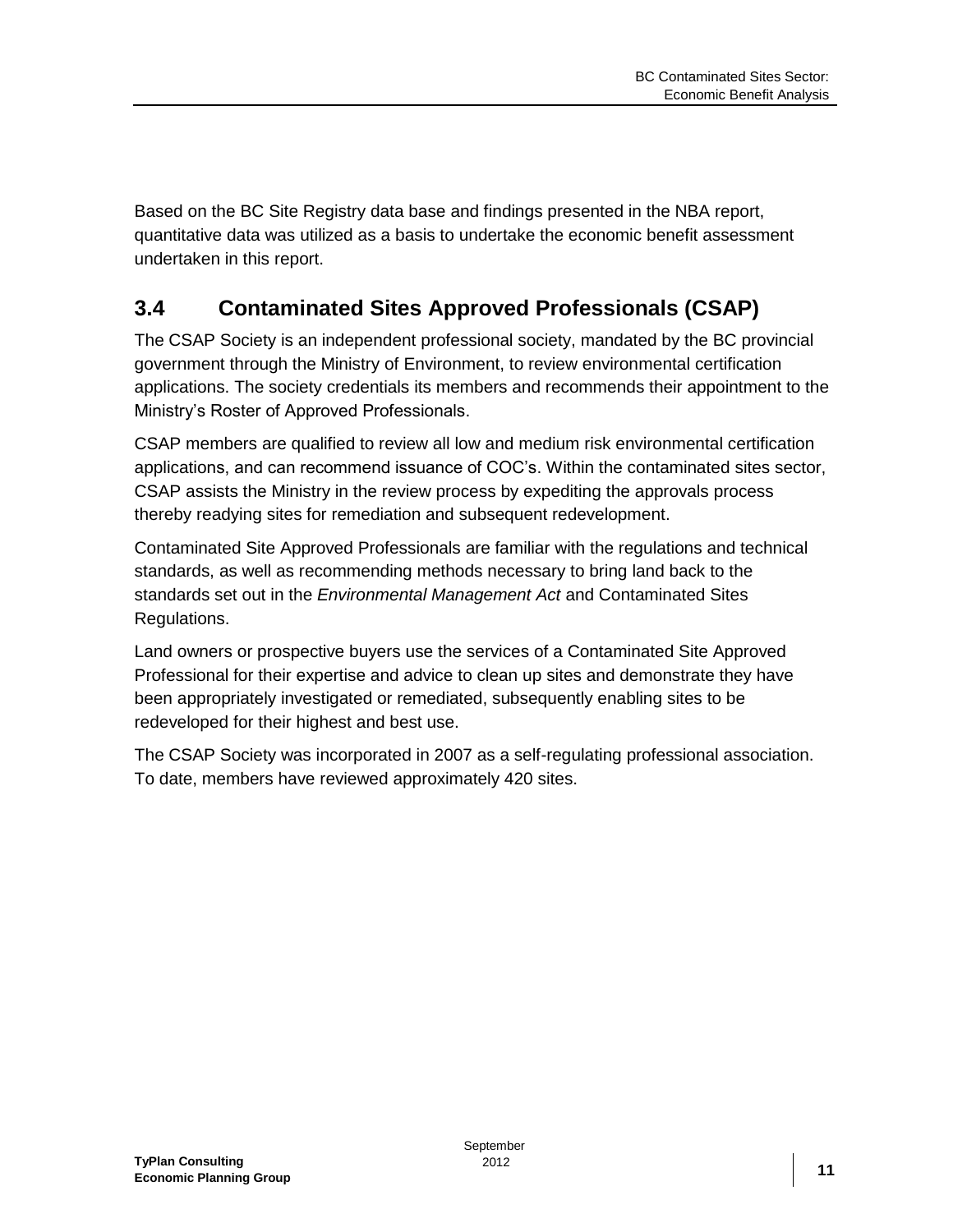## <span id="page-16-0"></span>**4 ANALYSIS AND COMPOSITION OF CONTAMINATED SITES IN BRITISH COLUMBIA**

Potentially contaminated sites on the registry are in various stages of review or remediation. The status of properties on the registry, based on a total of nearly 9,500 potentially contaminated site records, identifies that 87% of the sites are potentially contaminated (total less the remediation and assessment completed categories), resulting in approximately 8,265 potentially contaminated sites.

In better understanding the composition of those potentially contaminated sites throughout the province, information outlined in the BC Site Registry/NBA report, provides insight into:

- Geographical distribution of potentially contaminated sites
- Number of potentially contaminated sites by type of land use (e.g. property type)
- Size of potentially contaminated sites

Referencing the above and the estimated costs associated with each specific study required to remediate sites (estimated by Hemmera), the specific studies and their related costs can be further disaggregated into:

- Estimated costs for small, medium and large sites for undertaking:
	- Stage 1: Preliminary Site Investigations; (Stage 1 PSI)
	- Stage 2: Preliminary Site Investigation; (Stage 2 PSI)
	- Detailed Site Investigation (DSI)
- Estimated Remediation Action Plans (RAP) for medium sites for a)soil only , b) groundwater only and c) soil and groundwater
- Lab costs

The following sections highlight those findings.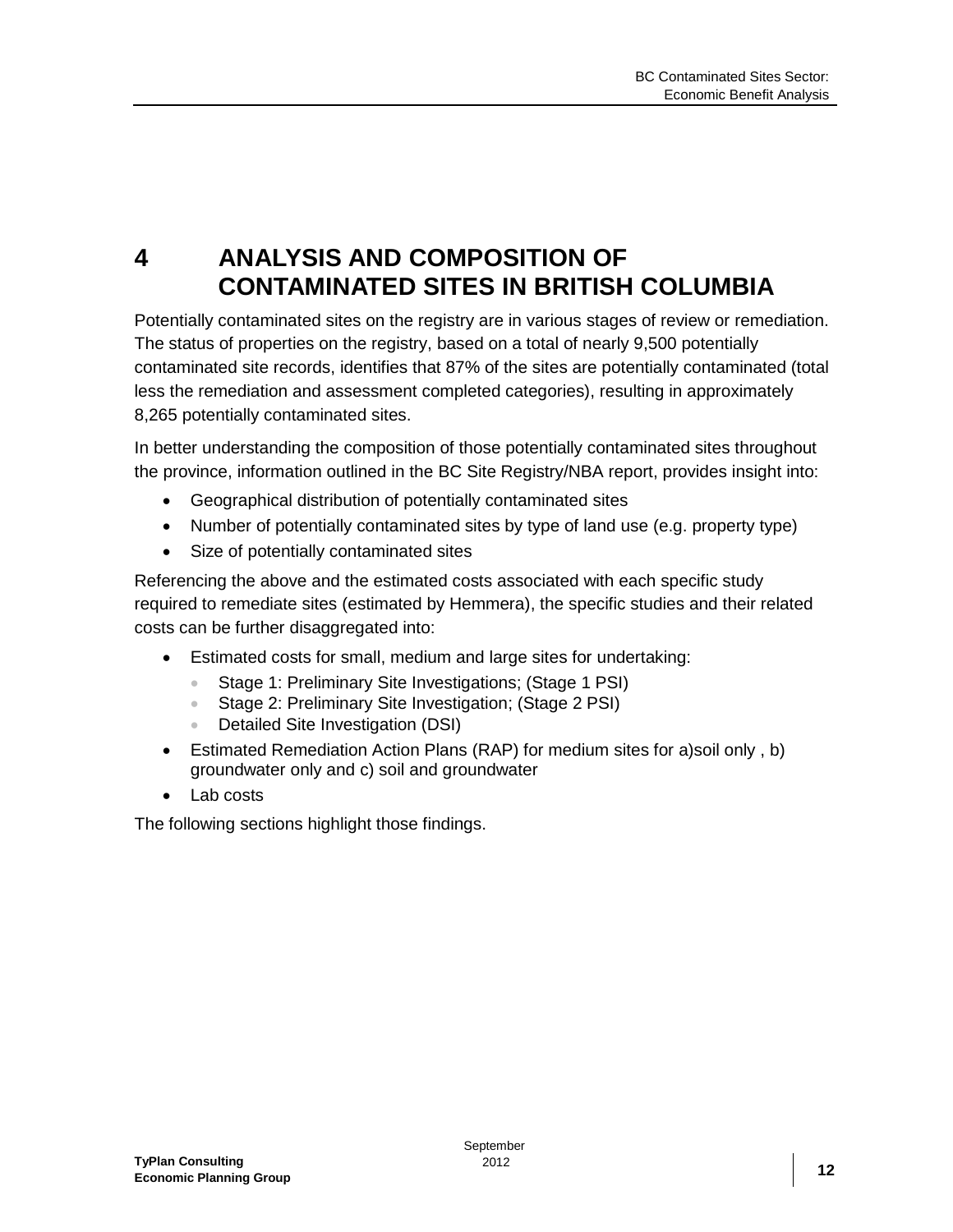#### <span id="page-17-0"></span>**4.1 Geographical Distribution of Potentially Contaminated Sites in British Columbia**

The geographic distribution of potentially contaminated sites throughout Province of British Columbia in percentages is illustrated below:

#### <span id="page-17-2"></span>**Exhibit 1: Geographic distribution of potentially contaminated sites in British Columbia by region**



Source: Hemmera. Contaminated Sites Inventory British Columbia, 2011, p.4 .

The geographic distribution illustrates that the Lower Mainland has 37% of the potentially contaminated sites, followed by the Peace Region with 18% (predominantly resultant from the oil and gas development in that region) and Vancouver Island with 14%, representing 69 % of the total.

#### <span id="page-17-1"></span>**4.2 Number of Potentially Contaminated Sites by Type of Land Use/Property Type**

The number of potentially contaminated sites in the province disaggregated by type of land use, are divided into the following categories (types of properties):

- Gasoline stations
- Manufacturing industries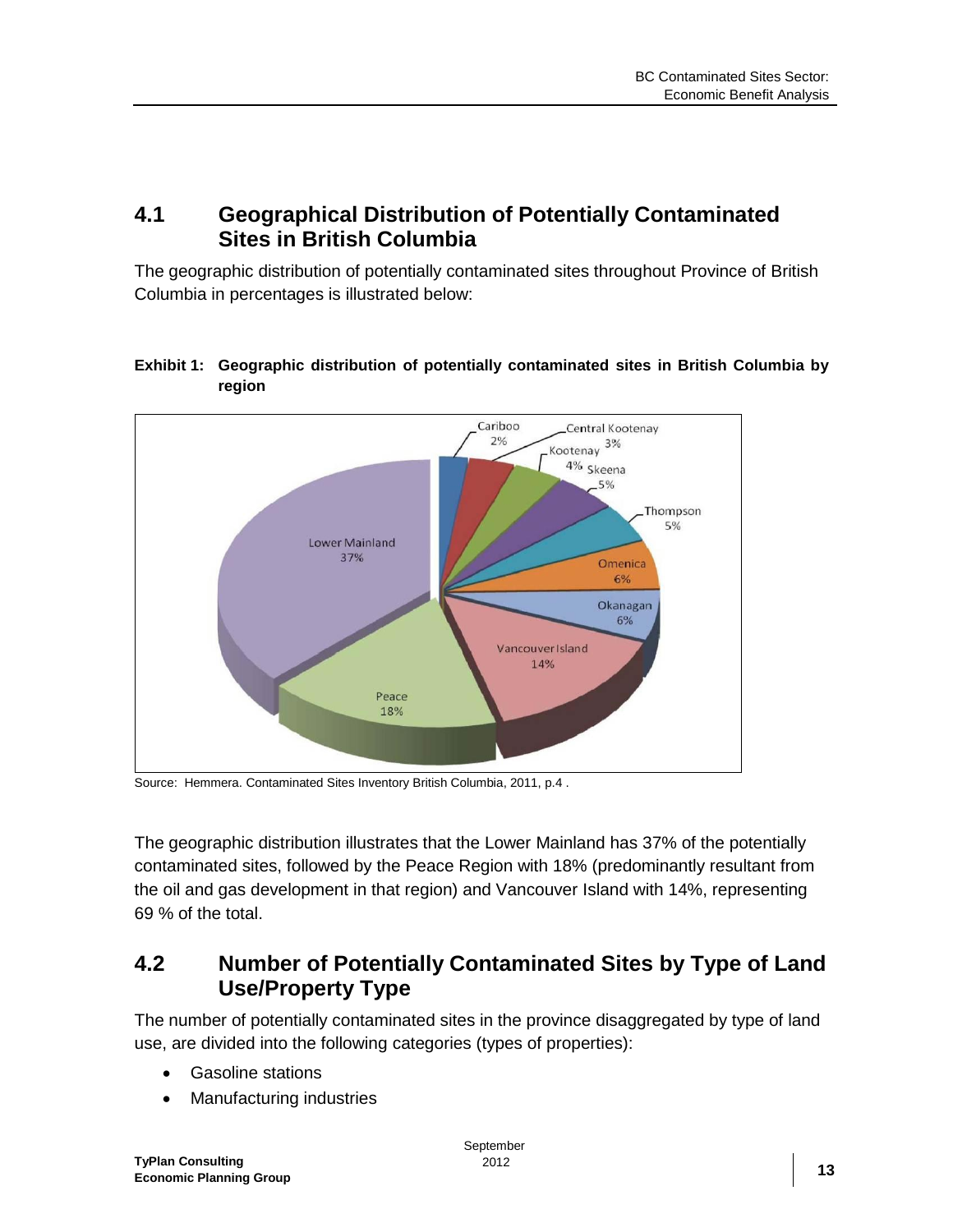- Recycling industries
- Abandoned mines
- Operating Mines and Quarries
- Coal Tar sites

Exhibit 2 illustrates the number of sites within each land use category.

<span id="page-18-1"></span>**Exhibit 2: Percentage of potentially contaminated sites by property type**



Source: National Brownfields Association (NBA) British Columbia Memorandum: Support for Tax Tools (2009)

### <span id="page-18-0"></span>**4.3 Size of potentially contaminated sites**

The size of potentially contaminated sites identified in the site registry is based on small (less than 1000m<sup>2</sup>), medium (1,000 to 99,000m<sup>2</sup>) and large sites (greater than 100,000m<sup>2</sup>).

The distribution of sites based on area is illustrated on Exhibit 3 below.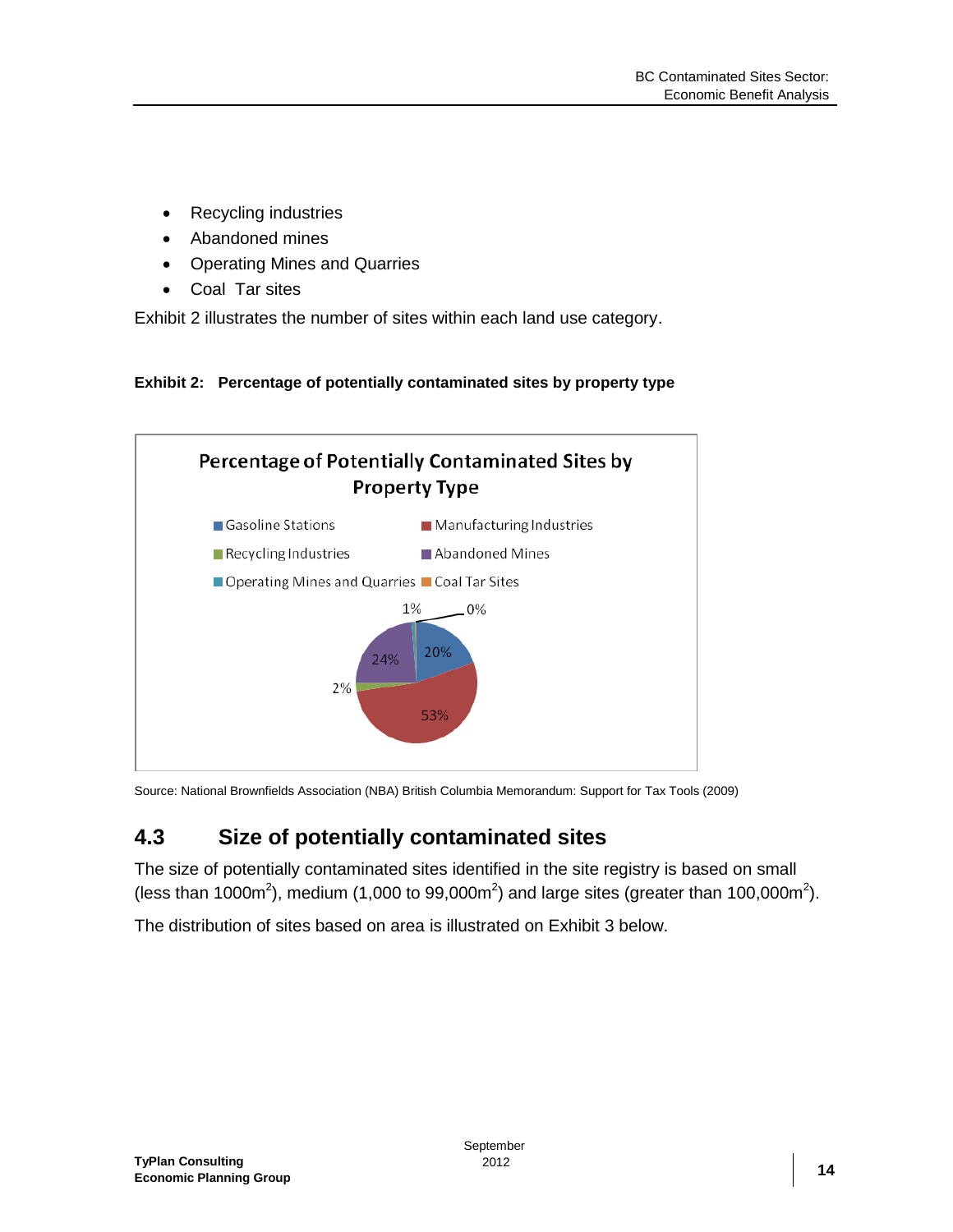

<span id="page-19-0"></span>**Exhibit 3: Percentage distribution of potentially contaminated sites by area**

Source: National Brownfields Association (NBA) British Columbia Memorandum: Support for Tax Tools (2009)

As illustrated small sites comprise of 71% of the sites, medium sites comprise of 28% of sites and large sites comprise of only 1%.

The implications of understanding the size of potentially contaminated sites in context to site assessment/review and remediation costs are significant in estimating economic benefits.

Based on the geographic distribution of sites throughout British Columbia, the type of property or land use and the size of the site, the NBA report estimated costs to remediate sites based on the types of studies required to satisfy the regulatory requirements.

Specifically the environmental studies required to remediate contaminated sites include:

- Stage 1: Preliminary Site Assessments (PSI 1)
- Stage 2: Preliminary Site Assessments (PSI 2)
- Detailed Site Assessments (DSI)
- Remediation Planning
- Site Remediation

For each study type, estimated costs for small, medium and large sites are discussed in the next section.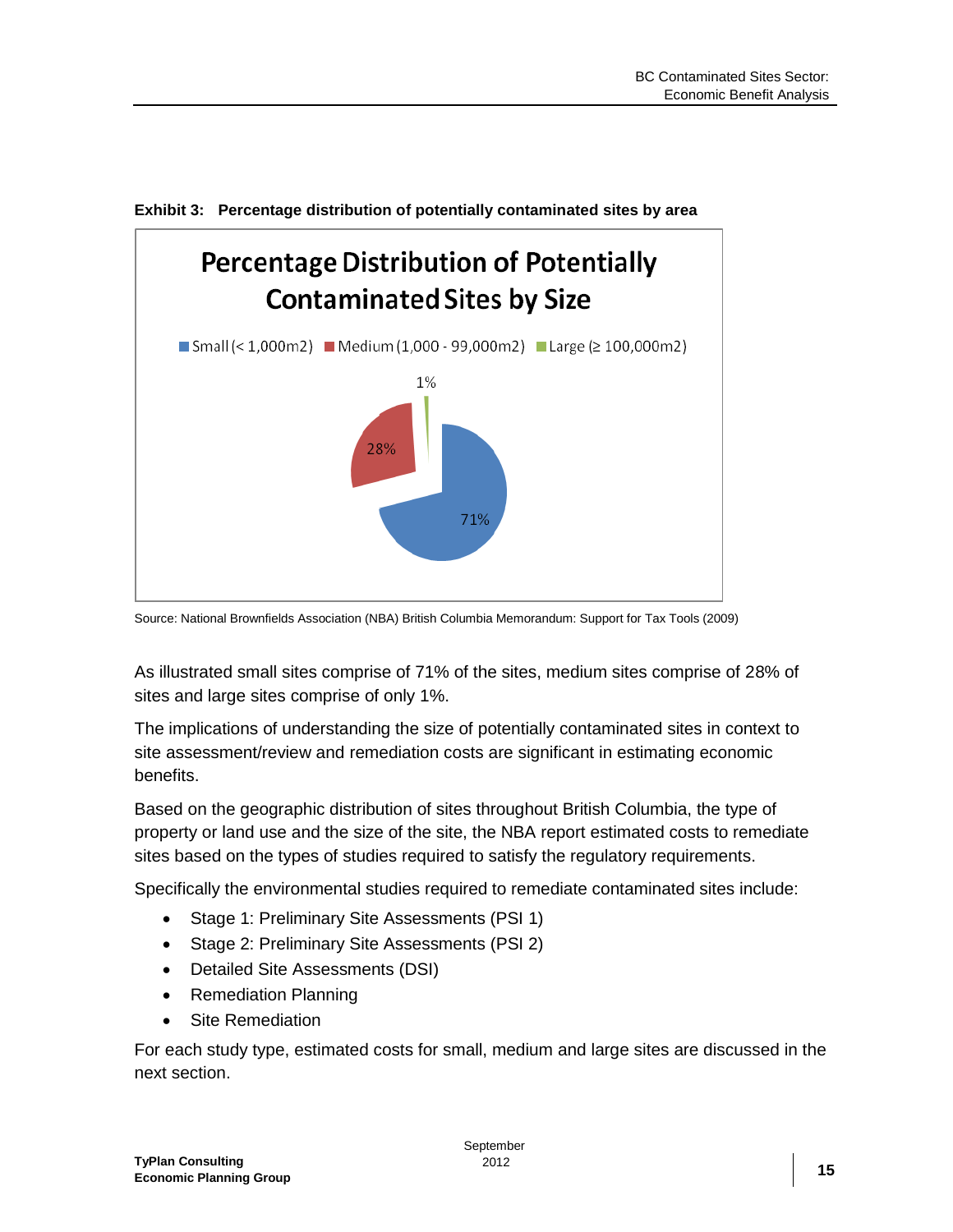#### <span id="page-20-0"></span>**4.4 Estimated Study Costs for Small Medium and Large Sites undertaking Preliminary Site Investigations Stage 1 (PSI 1), Preliminary Site Investigation Stage 2 (PSI 2) and Detailed Site Investigations**

Estimated costs to undertake PSI 1, PSI 2 and DSI studies for small, medium and large sites are illustrated on Exhibit 4 below:

#### <span id="page-20-2"></span>**Exhibit 4: Estimated study costs for small medium and large sites undertaking preliminary site investigations stage 1 (PSI 1), preliminary site investigation stage 2 (PSI 2) and detailed site investigations**



Source: National Brownfields Association (NBA) British Columbia Memorandum: Support for Tax Tools (2009)

As illustrated as a site progresses through the remediation process, the relative costs increase substantially. Furthermore, the costs vary depending upon the type of property being considered, making the range of costs to be utilized in the economic model more complicated.

#### <span id="page-20-1"></span>**4.5 Estimated remediation action plan costs for medium sites for soil only, groundwater only and soil and groundwater**

Estimated costs to undertake the remedial action plans (RAP) for medium sites for soil only, groundwater only and soil and ground water studies, are illustrated on Exhibit 5: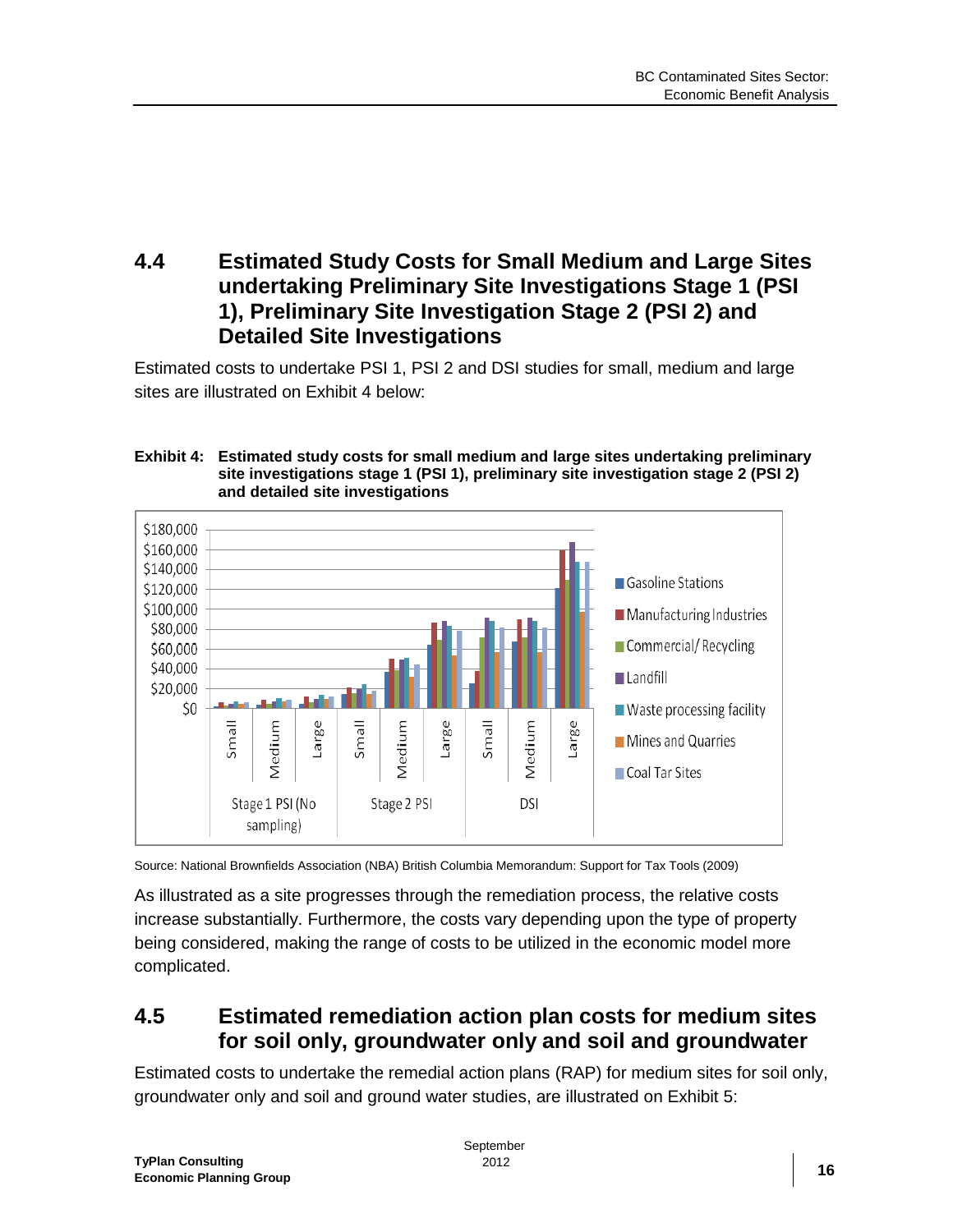

<span id="page-21-1"></span>**Exhibit 5: Estimated remedial action plan costs**

Source: National Brownfields Association (NBA) British Columbia Memorandum: Support for Tax Tools (2009)

The use of only a medium size site costs to undertake the RAP further complicates assumptions utilized in the economic analysis.

#### <span id="page-21-0"></span>**4.6 Lab Costs**

The estimated lab costs supporting the various studies undertaken to support remediation are outlined in Exhibit 6 by land use (property type).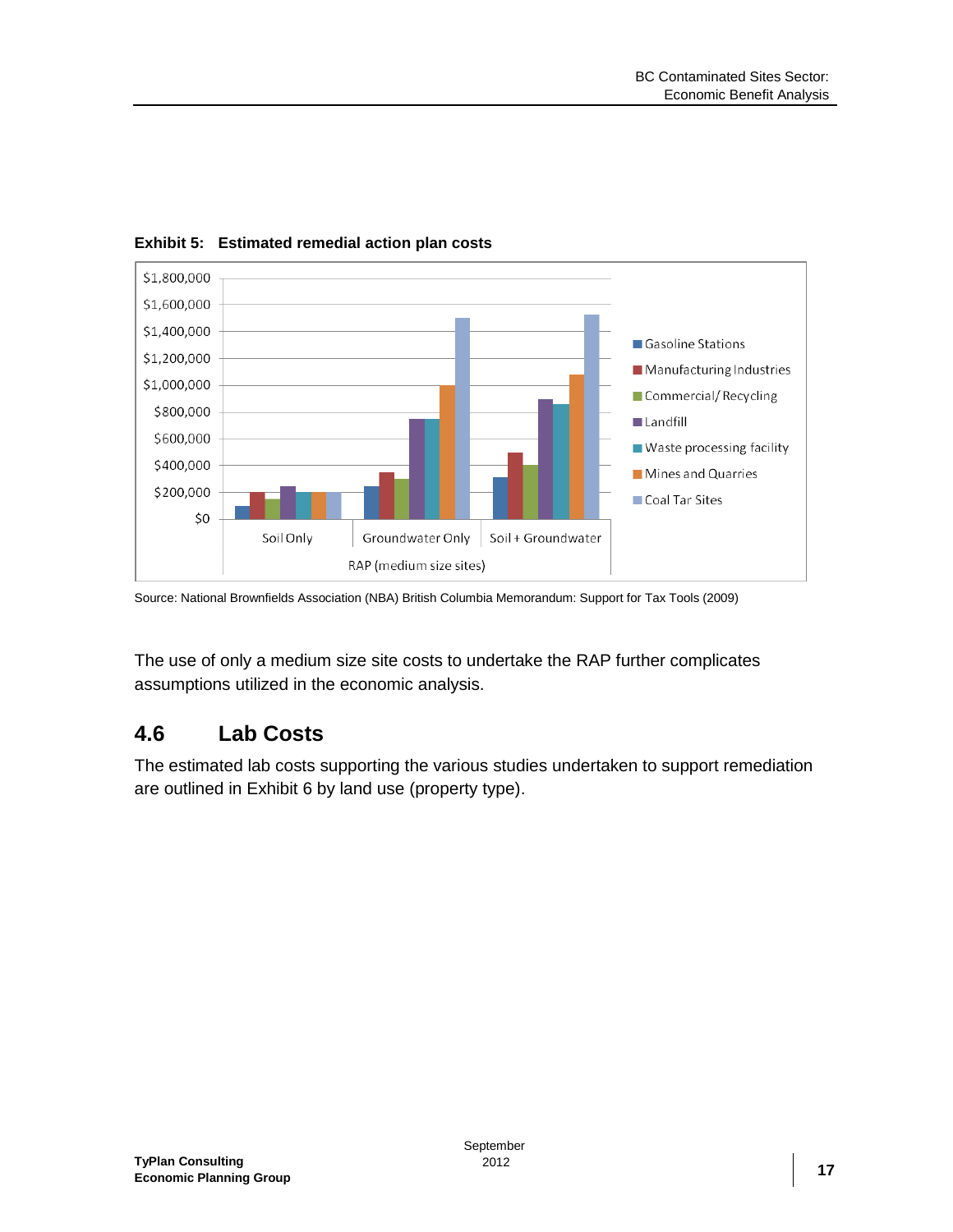

<span id="page-22-0"></span>**Exhibit 6: Lab Costs associated with remediation by land use (property type)**

Source: National Brownfields Association (NBA) British Columbia Memorandum: Support for Tax Tools (2009)

It is noted that the range of costs estimated in this study have been cited by CSAP members as being somewhat less than anticipated especially those costs for laboratory analysis, however as the only source of published data the costs have been utilized in this review.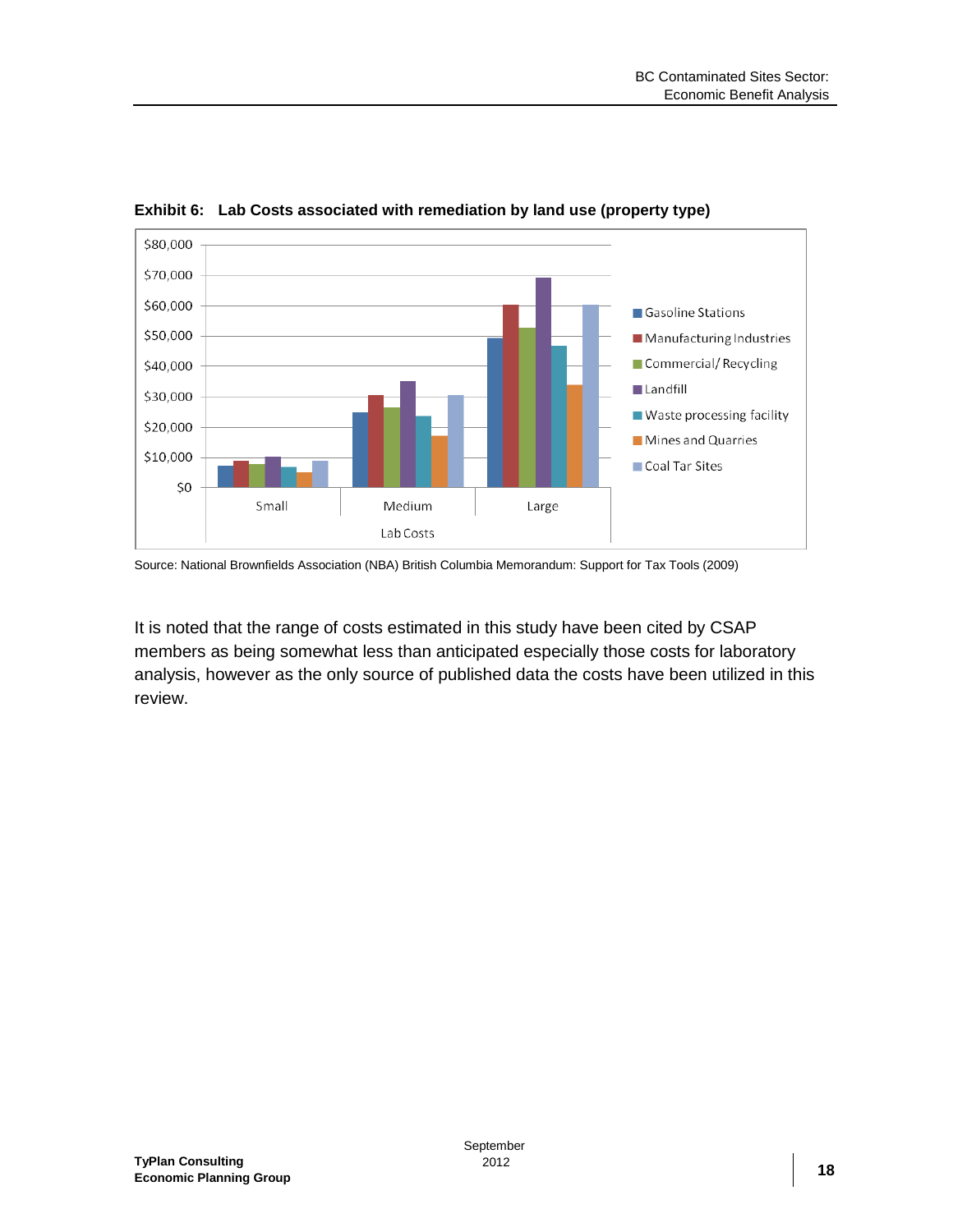## <span id="page-23-0"></span>**5 ECONOMIC BENEFIT METHODOLOGY OPTIONS**

In preparing this economic benefit assessment, different possible methodological options were considered, including:

### <span id="page-23-1"></span>**5.1 Sample Survey**

Research indicated that there were likely to be several hundred individual contaminated sites in some phase of review, assessment or remediation, throughout the province at any given time. To produce results with reasonable reliability would require a sample size of approximately 100. This would involve a lengthy process to qualify potential participants and deal with them on a one-to-one basis. Also, property owners and their consultants tend to be protective of their cost information resulting in difficulty in obtaining reliable information.

This research methodology was not pursued.

### <span id="page-23-2"></span>**5.2 Low and High Range**

A feature of the contaminated sites sector is there is no such thing as a "typical" site. Sites vary significantly inclusive of:

- very small to very large
- variety of contaminants
- range from simple to complex in their remediation requirements
- Located in every region of the province

The single common trait is that they are contaminated in some manner. Consequently, the range of costs to investigate and remediate these sites varies significantly, from as little as several thousand dollars for small, simple sites to several million dollars for large complex sites. This research methodology was not pursued.

### <span id="page-23-3"></span>**5.3 Single Best Estimate**

The single best estimate approach relies on costs or norms based on actual investigation and remediation projects and estimated costs, e.g. NBA results (presented in Section 4). This process produces a single estimate of direct spending based on actual industry experience, weighted to reflect the proportion of sites by size (small, medium or large) and by type (gas station, manufacturing, etc.)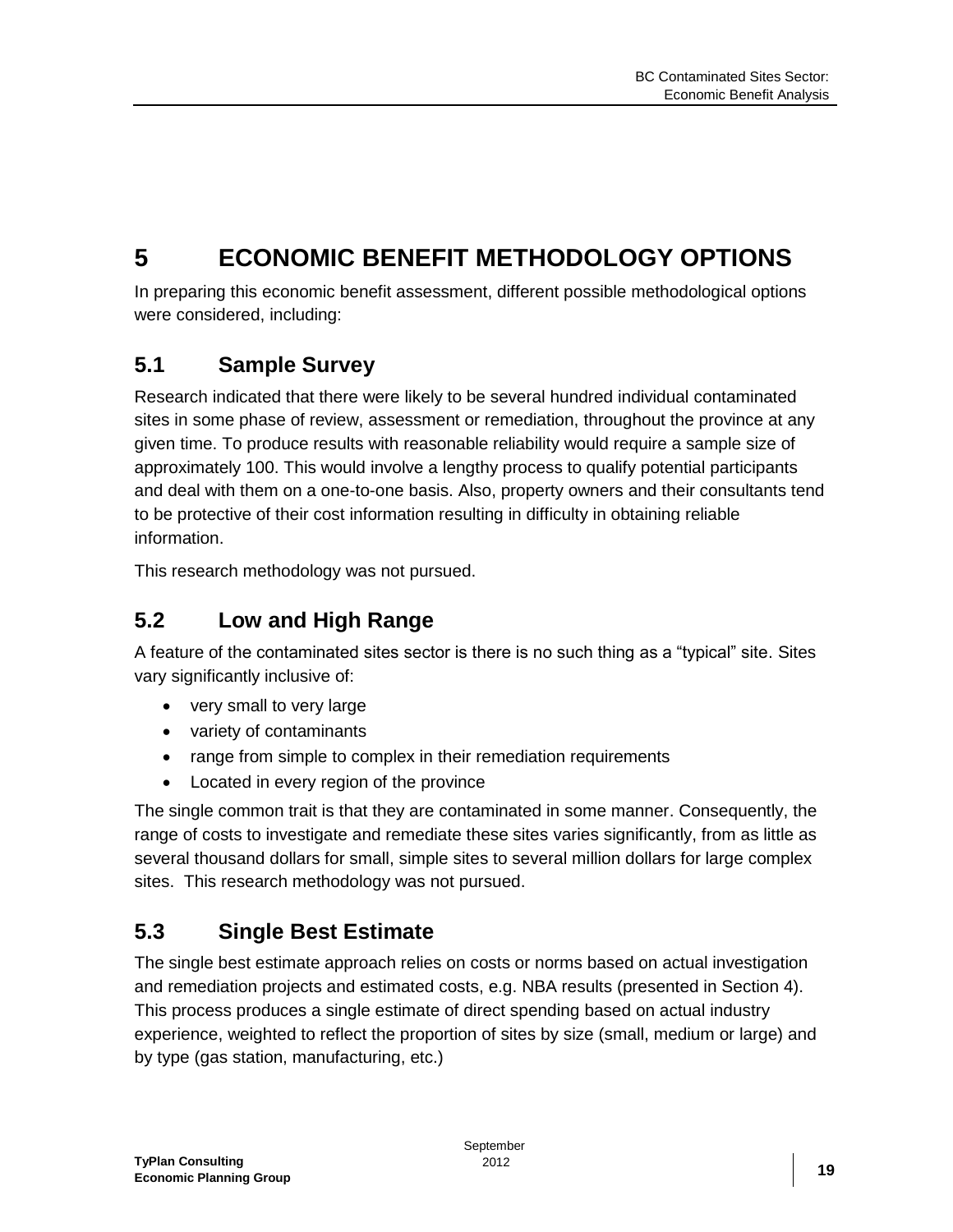The single best estimate approach has been used for this analysis based on the data identified in this review.

## <span id="page-24-0"></span>**5.4 Analysis timeframe**

Economic impact analysis represents a snapshot of the sector being analyzed and typically focuses on a specific year (i.e. annual). This approach is used in order to tie the analysis to a given period in time, which can act as a benchmark against which future changes can be measured. Our intent was to tabulate expenditures for the year 2011, but the availability of data would not support selecting a specific year.

Consequently, we have focused our analysis on the information that was available during the research time period. This information is generally relatively current (covering the last two years), but is not specific to a single calendar or fiscal year. However, it should fairly represent the economic activity related to sites in the province during a typical, recent one year period.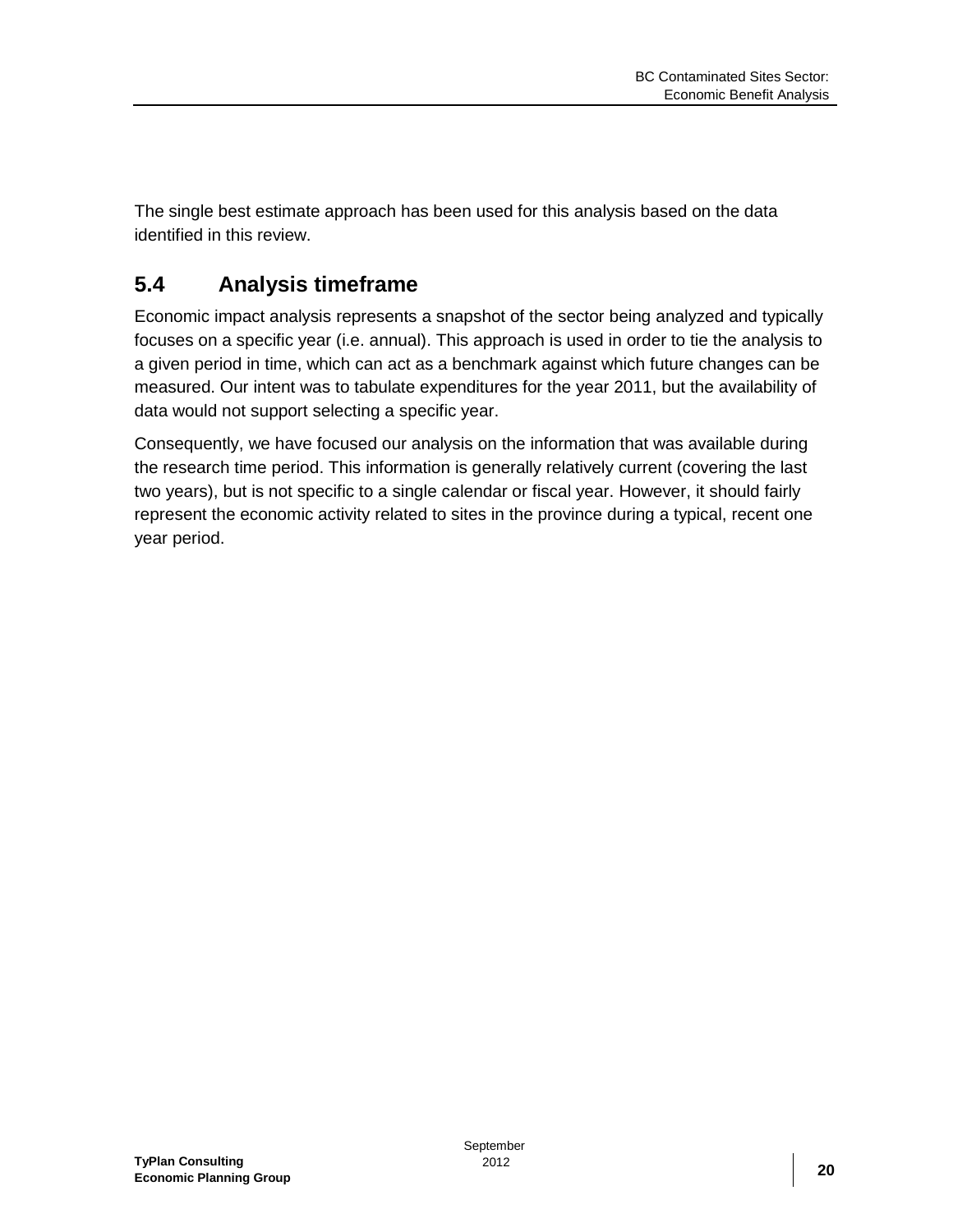## <span id="page-25-0"></span>**6 DIRECT BENEFIT OF THE SITE ASSESSMENT AND REMEDIATION SECTOR ON THE PROVICIAL ECONOMY**

The direct benefit of the contaminated sites sector is defined as a summation of the study costs (e.g. PSI 1, PSI 2, DSI and RAP), supporting spending (lab costs) to review, assess and remediate sites (based on qualitative input provided by CSAP), multiplied by the number of sites under review over a given year.

As noted, sites within the review process require a variety of studies to be undertaken including some or all of the following stages associated with the site remediation process:

- Stage 1 Preliminary Site Investigations (PSI1)
- Stage 2 Preliminary Site Investigations (PSI 2
- Detailed Site Investigations (DSI)
- Remediation Planning
- Site Remediation

For analytical purposes, we have attempted to group and aggregate information in order to produce a single, best-estimate value for direct spending to investigate and remediate contaminated sites. This information is based on the findings identified by the NBA in 2009 and summarized in Exhibits1- 6 presented in this report.<sup>10</sup>

The estimates have been reported in aggregate and are proportionate to the findings outlined in Exhibits 1- 6. The following assumptions have been made:

- Combined weighted average costs calculated based on land use or property type distributions, which include a mix of gas stations (20%), manufacturing sites (53%), and other (27%). (Other includes recycling, landfills, waste processing, mines and coal tar sites.). This is proportionate to observations derived from the Site Registry/NBA data.
- This combined weighted average includes proportioning costs based on site sizes:
	- small sites (71%), medium sites (28%), and large sites (1%). This is proportionate to the size of sites identified in the Site Registry/NBA data.
- Remediation Action Plan costs have been based on soil and ground water plans reduced by 50% to reflect proportion of sites that are estimated to require only soil remediation. This is also proportionate to what is presented in the Site Registry/NBA data.

<sup>&</sup>lt;sup>10</sup> Correspondence from the National Brownfield Association. June 2009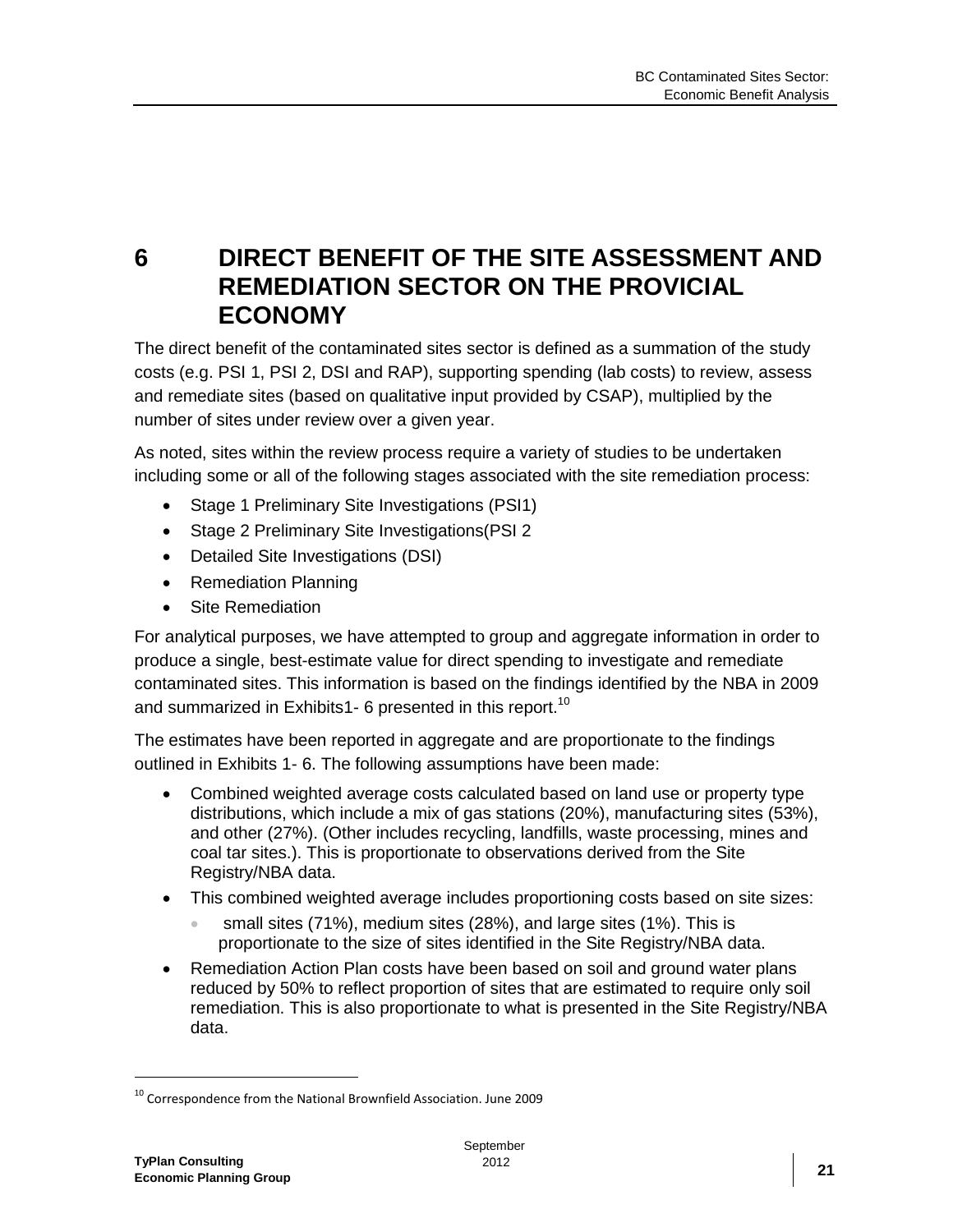The economic benefit analysis process outlined requires an estimate of the total number of sites that are either being investigated or remediated over the course of a one year time period.

Analysis conducted on the BC Contaminated Site Inventory indicates that approximately 600 sites enter into the remediation program in the province each year. On average as stated in the review, a typical site is in the review/remediation process for approximately two years, equating to a total of 1,200 sites undertaking some level of study to remediate the site. Based on the typical two year process, about 600 sites exit the system that have undertaken varying levels of study.

The net result is that we have assumed that a total of approximately 600 sites are being reviewed and or remediated over a given year.

Another key assumption or factor to consider in this assessment is that costs to review and assess the sites are not additive, as not all sites will be required to undertake the next level of detailed technical study associated with the remediation study process.

For example while all sites undertake a Stage 1 PSI, only a proportion of those are subject to undertaking a Stage 2 PSI and only a proportion of those require a DSI, and so on.

The following assumptions, based on input from CSAP Board and Hemmera have been used to allocate costs for those sites under review during a given year.

This allocation of the estimated number of sites in each category was the base against which the percentage distribution was calculated.

| <b>Type of Investigation/Remediation</b> | <b>Percentage of Sites Number of Sites</b> |     |
|------------------------------------------|--------------------------------------------|-----|
| Preliminary Site Investigation - Stage 1 | 100%                                       | 600 |
| Preliminary Site Investigation - Stage 2 | 28%                                        | 170 |
| Detailed Site Investigation              | 17%                                        | 100 |
| Remediation Plan (Soil & Water)          | 13%                                        | 80  |
| <b>Laboratory Costs</b>                  | 28%                                        | 170 |

<span id="page-26-0"></span>

|  | Table 3: Percentage of potentially contaminated sites undertaking various levels of study |  |  |  |
|--|-------------------------------------------------------------------------------------------|--|--|--|
|  |                                                                                           |  |  |  |

Sources:

CSAP, personal communication for percentage allocation.

Contaminated Sites Inventory, Hemmera Envirochem Inc. 2011, and study team estimates for total number of sites (600). Lab costs are assumed to be incurred for sites proceeding through Stage 2 PSI, Detailed Site Investigation and Remediation Plan.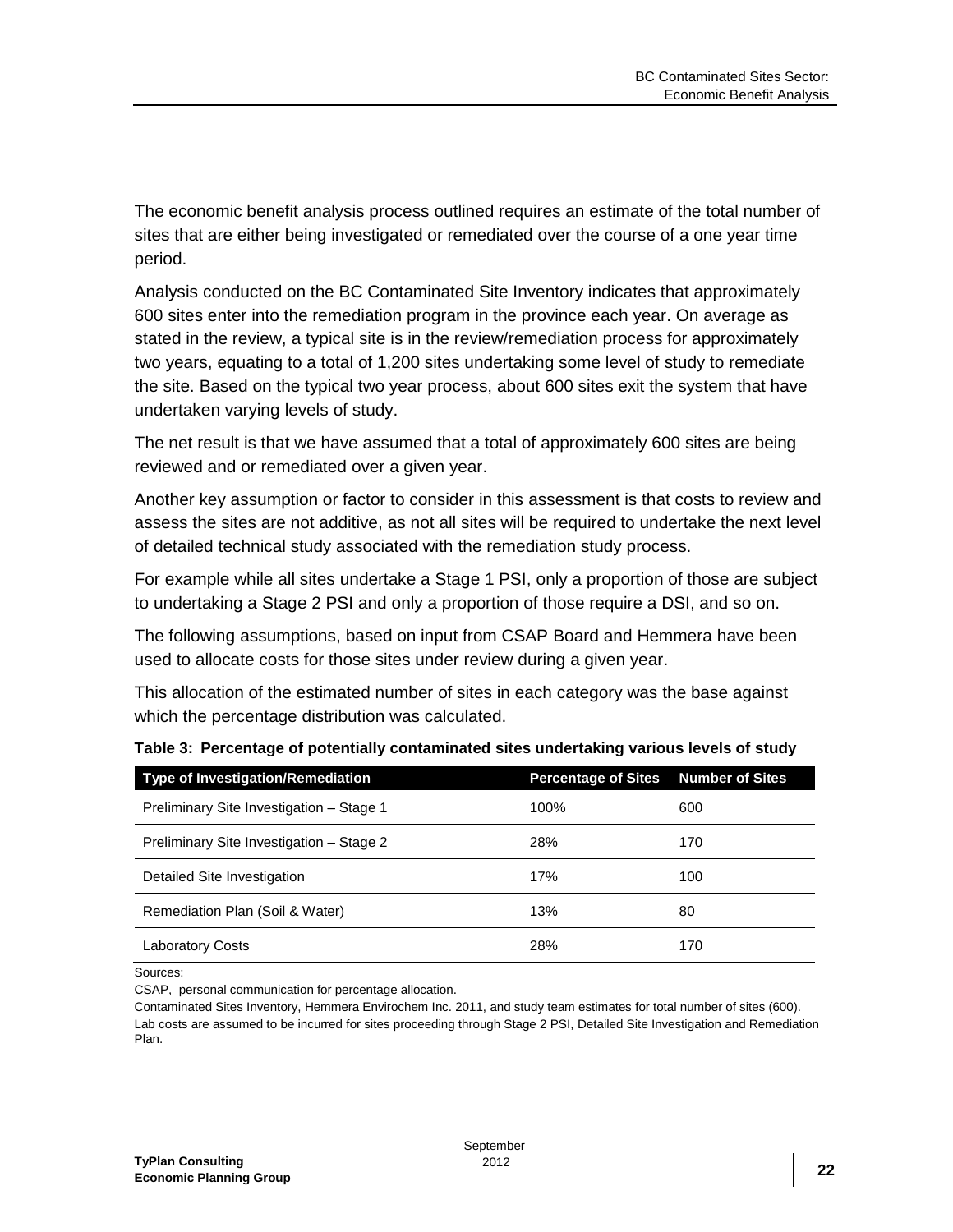#### <span id="page-27-0"></span>**6.1 Estimated Direct Expenditures**

To calculate the value of expenditures made to investigate and remediate a "typical" site, a series of calculations have been made to the expenditure figures provided by the Hemmera report (Contaminated Sites Inventory BC, referenced earlier.). The calculations were designed to weight the reported expenditures by type of site (gas stations, manufacturing sites, and other), and by size of site (small, medium and large) to replicate the BC contaminated sites profile.

The first step involved weighting all the small sites by their relative proportions (20% gas station, 53% manufacturing and 27% other). A similar process was conducted for the medium and large sites. This produced a weighted average for each of the three site size categories. Next a combined weighted average was produced by allocating the appropriate proportion to the three size categories (71% small, 28% medium and 1% large).

To this combined weighted average was allocated the proportions reported in Table 3. This process produces an estimated "typical" site investigation and remediation figure of approximately \$75,000. The allocation is as follows:

| <b>Type of Investigation/Remediation</b> | <b>Combined</b><br>weighted<br>average cost (\$) | <b>Proportion of</b><br>sites (%) | <b>Review and</b><br>assessment<br>$costs$ (\$) |
|------------------------------------------|--------------------------------------------------|-----------------------------------|-------------------------------------------------|
| Preliminary Site Investigation - Stage 1 | 5,847                                            | 100                               | 5,847                                           |
| Preliminary Site Investigation - Stage 2 | 27.594                                           | 28                                | 7.714                                           |
| Detailed Site Investigation              | 48.531                                           | 17                                | 8.250                                           |
| Remediation Action Plan (Soil & Water)   | 375.990                                          | 13                                | 48.879                                          |
| <b>Laboratory Costs</b>                  | 14.485                                           | 28                                | 4,056                                           |
| <b>Total</b>                             | 472.402                                          |                                   | 74,745                                          |

#### <span id="page-27-1"></span>**Table 4: Contaminated Site Review and Assessment Estimate**

Based on the total review and assessment costs estimated direct expenditures can be determined given below: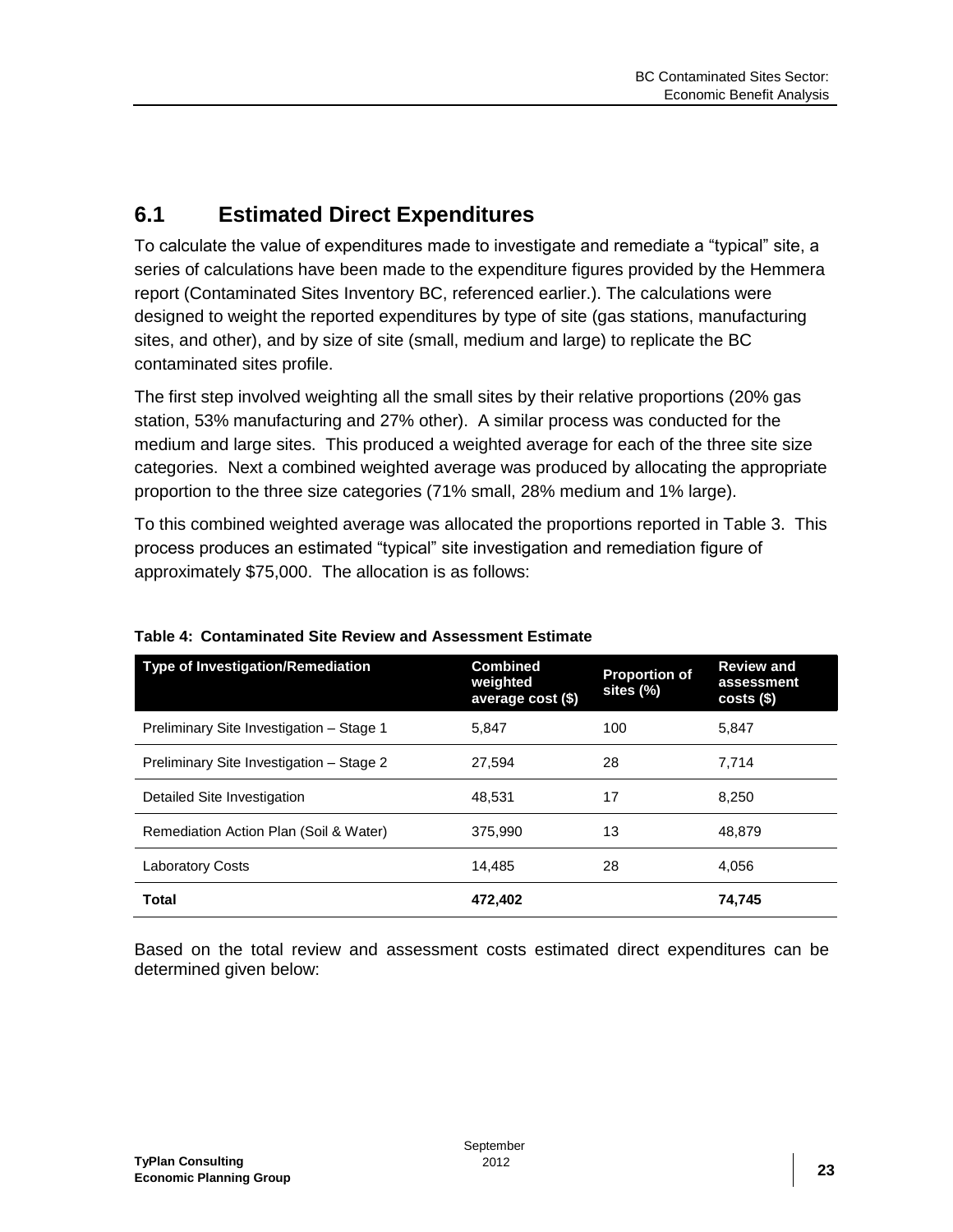<span id="page-28-0"></span>

|  |  |  | <b>Table 5: Estimated Direct Expenditures</b> |
|--|--|--|-----------------------------------------------|
|--|--|--|-----------------------------------------------|

| Phase within the<br><b>Remediation Process</b> | Assumptions and Calculation methodology                                                    | <b>Estimated Direct</b><br><b>Expenditures</b> |
|------------------------------------------------|--------------------------------------------------------------------------------------------|------------------------------------------------|
| Review and Assessment                          | Costs for a "typical" site                                                                 | \$75,000                                       |
|                                                |                                                                                            | x                                              |
|                                                | Number of sites in BC under investigation and/or<br>remediation                            | 600                                            |
|                                                |                                                                                            | =                                              |
|                                                | Total expenditures on contaminated site<br>investigations and remediation annually.        | \$44.8 million                                 |
| Remediation (see note                          | Actual site remediation estimated at approximately                                         | x                                              |
| below)                                         | three times the cost to review and assess.*                                                | 3                                              |
|                                                |                                                                                            | $=$                                            |
|                                                |                                                                                            | \$134.4 million                                |
| Total                                          | Total direct spending on investigations and<br>remediation of contaminated sites annually. | \$179.2 million                                |

Source: CSAP, canvas of selected members for the ratio between dollars spent on remediation versus investigation.

The determination of the relative costs associated with remediation of the sites were derived from the following qualitative comments provided by industry:<sup>11,12</sup>

- CSAP whom estimated that for every 1 dollar spent on site assessment and review 3 dollars were spent on remediation
- Hemmera identified a range of between 3 to 4 times the monies spent on remediation in comparison to each dollar spent on site assessment and review
- The Federation of Canadian Municipalities estimates that for every dollar invested in Brownfield redevelopment , an average of \$3.80 is invested in the economy, the assumption being that the \$3.80 is related to remediation

 $\overline{a}$ 

 $11$  CSAP and Hemmera were requested to provide a qualitative assessment of the relative costs incurred for site assessment and review vs. actual remediation. While not statistically valid it provided a rule of thumb for this assessment.

<sup>&</sup>lt;sup>12</sup> Federation of Canadian Municipalities Green Municipal fund: Brownfields sustainability Snapshot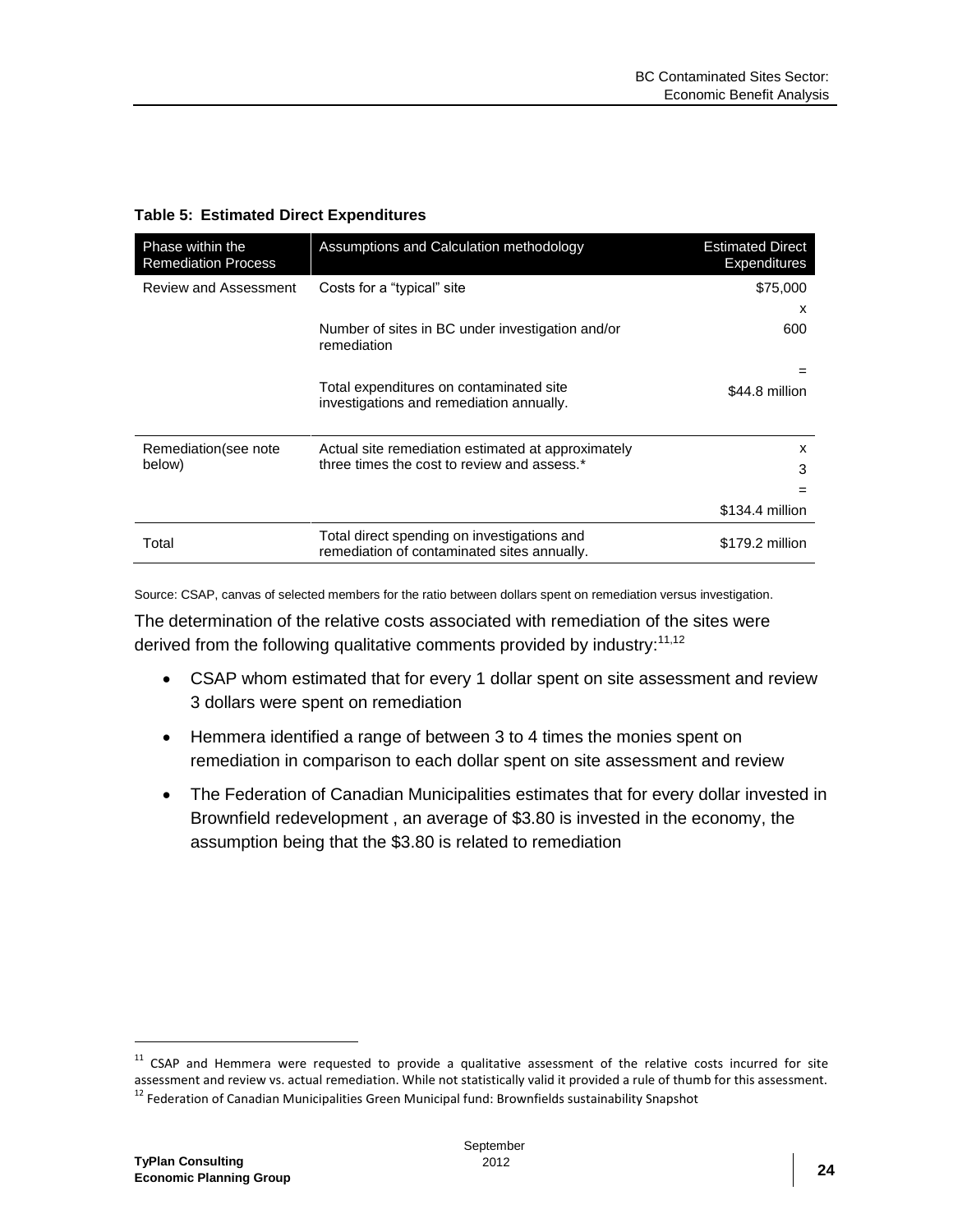<span id="page-29-0"></span>**7 TOTAL ANNUAL ECONOMIC BENEFIT OF THE SITE ASSESSMENT AND REMEDIATION SECTOR ON THE PROVINCAL ECONOMY**

### <span id="page-29-1"></span>**7.1 Description of the BC Input-Output Model**

The above analysis produces estimates of the direct expenditures within the contaminated sites sector for investigations and remediation. A more complete estimate of the economic effects of the sector on the provincial economy includes the addition of related spin-off or multiplier effects. These indirect and induced effects have been estimated using the BC Input Output Model (BCIOM).

Input-output models are based on statistical information about the flow of goods and services among various industries. This information provides a comprehensive and detailed representation of the economy for a given year. Input-output models are used to assess the total economic impact associated with a change in industry activity or a change in demand for one or more commodities. These models use known information about inter-industry relationships to trace through all of the changes in the output of supplier industries that are required to support an initial increase in an industry's output.

The BCIOM is a snapshot of the BC economy. It is derived from Interprovincial Input-Output tables developed by Statistics Canada and includes details on 727 commodities, 300 industries and 170 final demand categories, plus a set of computer algorithms to do the calculations required. The model is operated by BC Stats, the central statistical agency of the Government of British Columbia.

The structure of the model is based on 2008 data, although tax revenue and employment estimates generated by the model are based on more up-to-date information. Tax revenue estimates reflect the current tax structure and existing tax rates. Provincial government revenues include the provincial portion of the Harmonized Sales Tax. Employment estimates generated by the model are calculated using information on average earnings in 2009.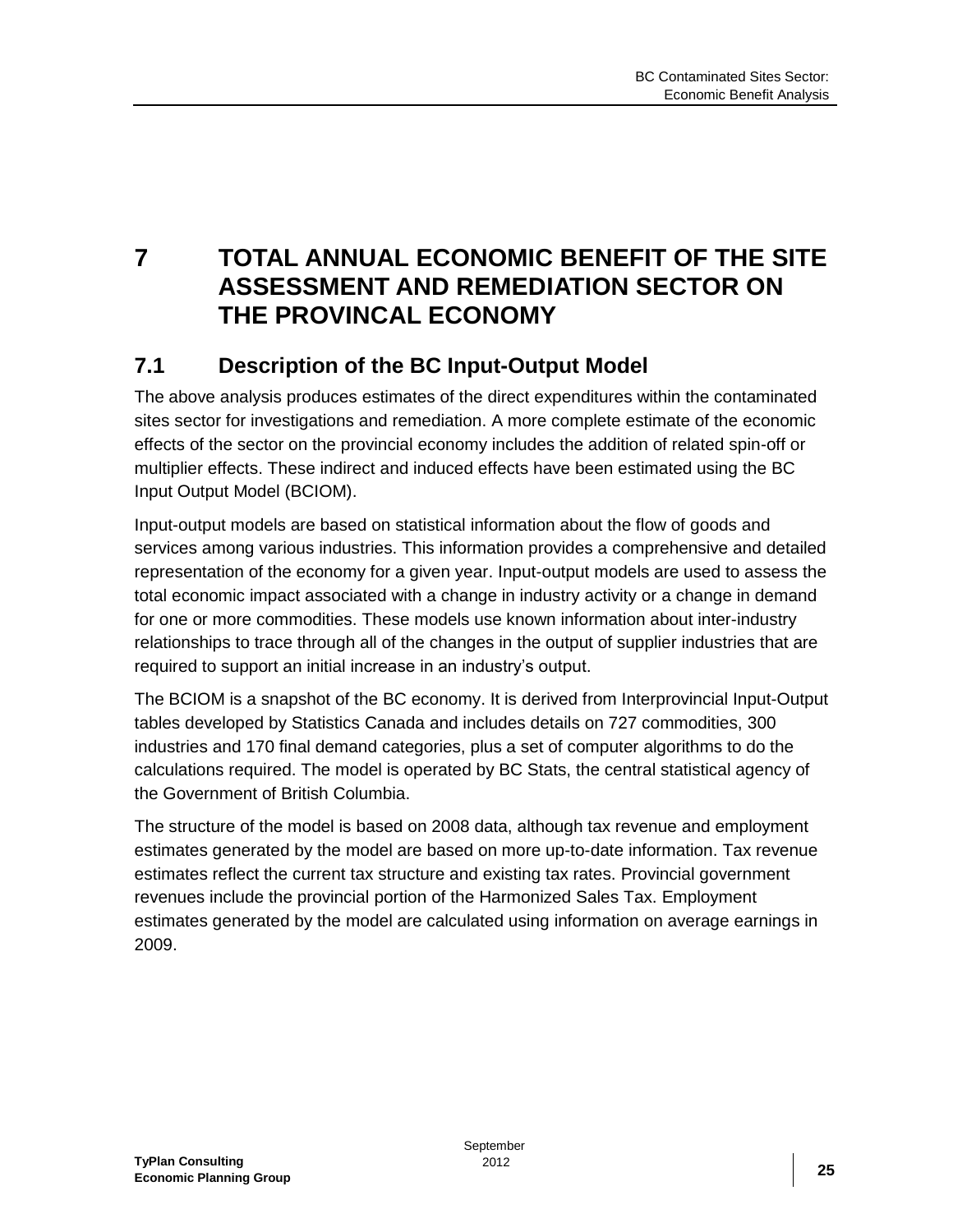For this contaminated sites analysis, effects are defined as follows:

<span id="page-30-1"></span>

|  |  | Table 6: Type of economic effect |  |
|--|--|----------------------------------|--|
|--|--|----------------------------------|--|

| Type of Effect   | Definition of Effect                                                                                                                                           |
|------------------|----------------------------------------------------------------------------------------------------------------------------------------------------------------|
| Direct Effects   | Impacts arising from the initial expenditures on goods and services<br>by firms involved with the review, assessment and remediation of<br>contaminated sites. |
| Indirect Effects | Impacts arising from the subsequent rounds of spending by the firms<br>supplying goods and services to the directly benefiting companies.                      |
| Induced Effects  | Impacts arising from the spending of wages and salaries generated<br>by the direct and indirect purchases of goods and services.                               |

Total economic benefit is the sum of the direct, indirect and induced effects. The measures include total economic activity, employment and taxes, which are described as follows.

#### <span id="page-30-0"></span>**7.2 Measures of Economic Benefit**

The process of economic impact or benefit analysis is a measure of expenditures. That is, economic activity occurs or is initiated by the spending of money. In the contaminated sites sector, this is an estimate of the amount of money that is spent during the review, assessment and remediation phases of the redevelopment process.

Another key measure of economic activity is employment. This is a tally of the number of jobs that are created by the investigation and remediation processes. The BC Input- Output Model operated by BC Stats has been employed to produce this estimate, based on the direct spending figure referenced above. (see Chapter 6.

| <b>Type of Economic Activity</b> | Definition of economic activity                                                                                                                                                                             |
|----------------------------------|-------------------------------------------------------------------------------------------------------------------------------------------------------------------------------------------------------------|
| <b>Economic Activity</b>         | A measure of all the spending that occurs to investigate and<br>remediate contaminated sites.                                                                                                               |
| Employment                       | A measure of the number of jobs created by the investigation and<br>remediation economic activity. The figure represents the number of<br>full-time and part-time in the proportions typical of the sector. |
| Taxes                            | A measure of federal, provincial and local taxes including personal<br>income taxes, corporate taxes and consumption taxes.                                                                                 |

#### <span id="page-30-2"></span>**Table 7: Type of economic activity**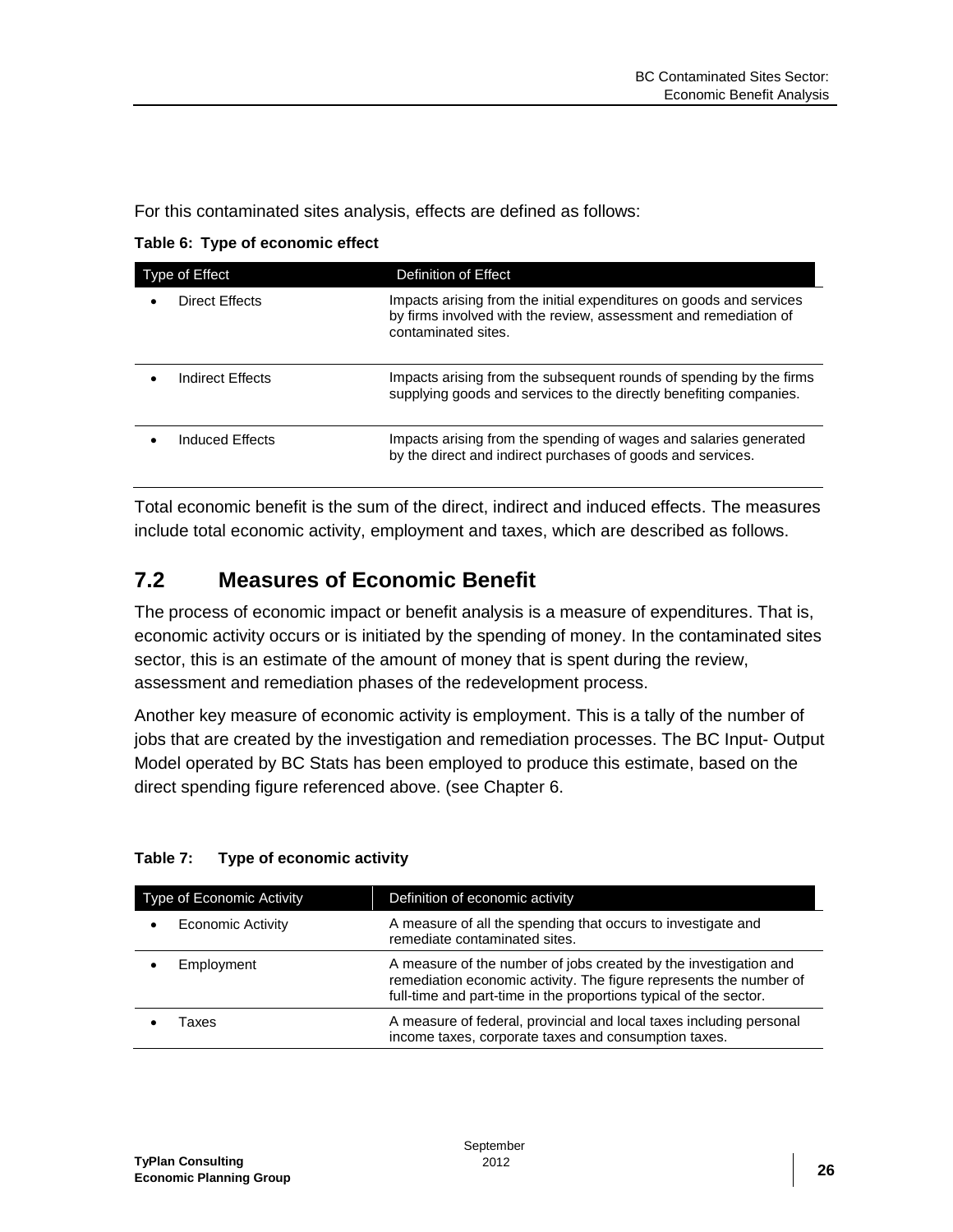The third measure of economic benefit is taxes, which includes taxes accruing to federal, provincial and municipal levels of government. These are also calculated by the BC Input-Out Model based on the initial direct expenditures.

#### <span id="page-31-0"></span>**7.3 Total Economic Benefits**

The analysis process uses as input the \$179.2 million in direct expenditures as the base value. Subtracted from this total are leakages through imports from other provinces and countries. The model also nets out subsidies to produce a best estimate of the direct effects on the BC economy. These figures are:

#### <span id="page-31-1"></span>**Table 8: Total economic benefits**

| <b>Type of Economic Effect</b>       | <b>Total economic</b><br>activity |
|--------------------------------------|-----------------------------------|
| Direct Effects                       | \$151.8 million                   |
| Indirect Effects                     | \$78.5 million                    |
| Inducted Effects                     | \$33.2 million                    |
| <b>Total Annual Economic Benefit</b> | \$263.5million                    |

Therefore, the \$179.2 million in direct spending effects generates \$263.4 million in total economic effects. This spending also creates an estimated 1,811 jobs and \$19.0 million in taxes. The distribution of direct, indirect and induced effects is as follows:

#### <span id="page-31-2"></span>**Table 9: Total direct, indirect and induced spending**

| <b>Measure</b>                | <b>Direct</b> | <b>Indirect</b> | <b>Induced</b> | Total   |
|-------------------------------|---------------|-----------------|----------------|---------|
| Economic Activity (\$million) | \$151.8       | \$78.5          | \$33.2         | \$263.5 |
| Employment                    | 1.128         | 438             | 246            | 1.812   |
| Taxes (\$ million)            | \$11.2        | 5.1             | 2.7            | 19.0    |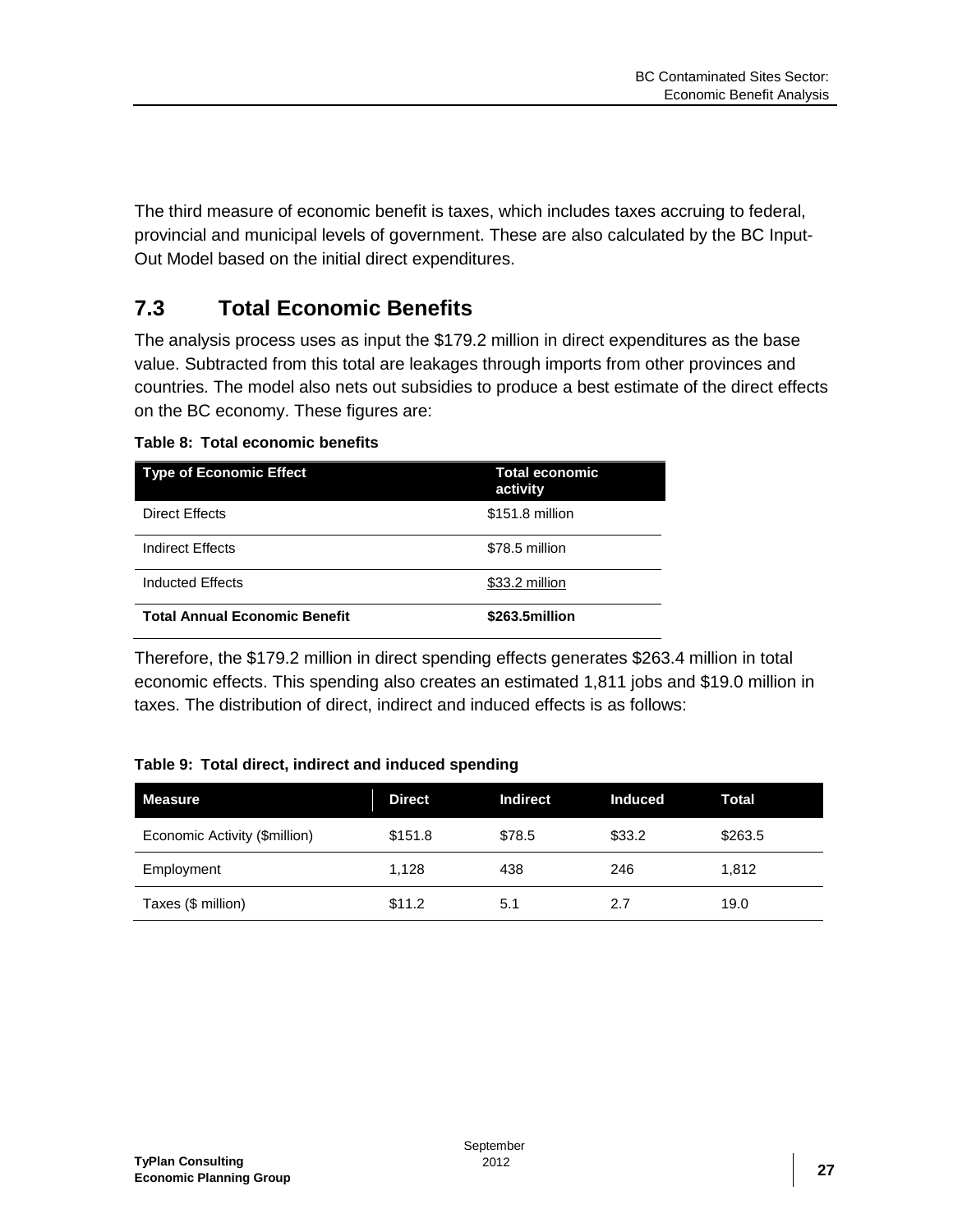## <span id="page-32-0"></span>**8 REDEVELOPMENT MULTIPLIERS**

Once remediated the redevelopment of the subject property is potentially initiated which introduces the next wave of economic benefits, creating additional contributions to the provincial economy. While this study is not intended to quantify such data, reference to the types of benefits and a number of case studies presenting rules of thumb are identified.

Reference to a study undertaken for the City of Guelph Ontario Council in 2002, provides insight into such downstream benefits of remediation.<sup>13</sup> The study findings suggest that:

"Research indicates that post Brownfield redevelopment on average produces about 10 to 100 times more dollars in economic benefits than is spent on site remediation."

The following examples demonstrate the economic benefits derived from the Brownfield redevelopment re use, according to the study:

- In Cobourg Ontario a \$ 2 million remediation cost for several Brownfield sites resulted in \$162 million dollars worth of construction projects
- In Montreal \$18 million spent on site rehabilitation of 64 projects have generated \$950 million in construction, 5000 jobs and \$40 million in municipal taxes
- In Guelph Ontario an analysis of rehabilitated Brownfield properties indicate that property assessment increased nearly \$27,000,000 following redevelopment and municipal taxes increased nearly \$600,000 representing a 10% increase in municipal revenue from the properties.

Based on actual property tax assessment rolls, the properties in Guelph prior to and after redevelopment are presented below:

<sup>&</sup>lt;sup>13</sup> Brownfield's Strategy city of Guelph May 2002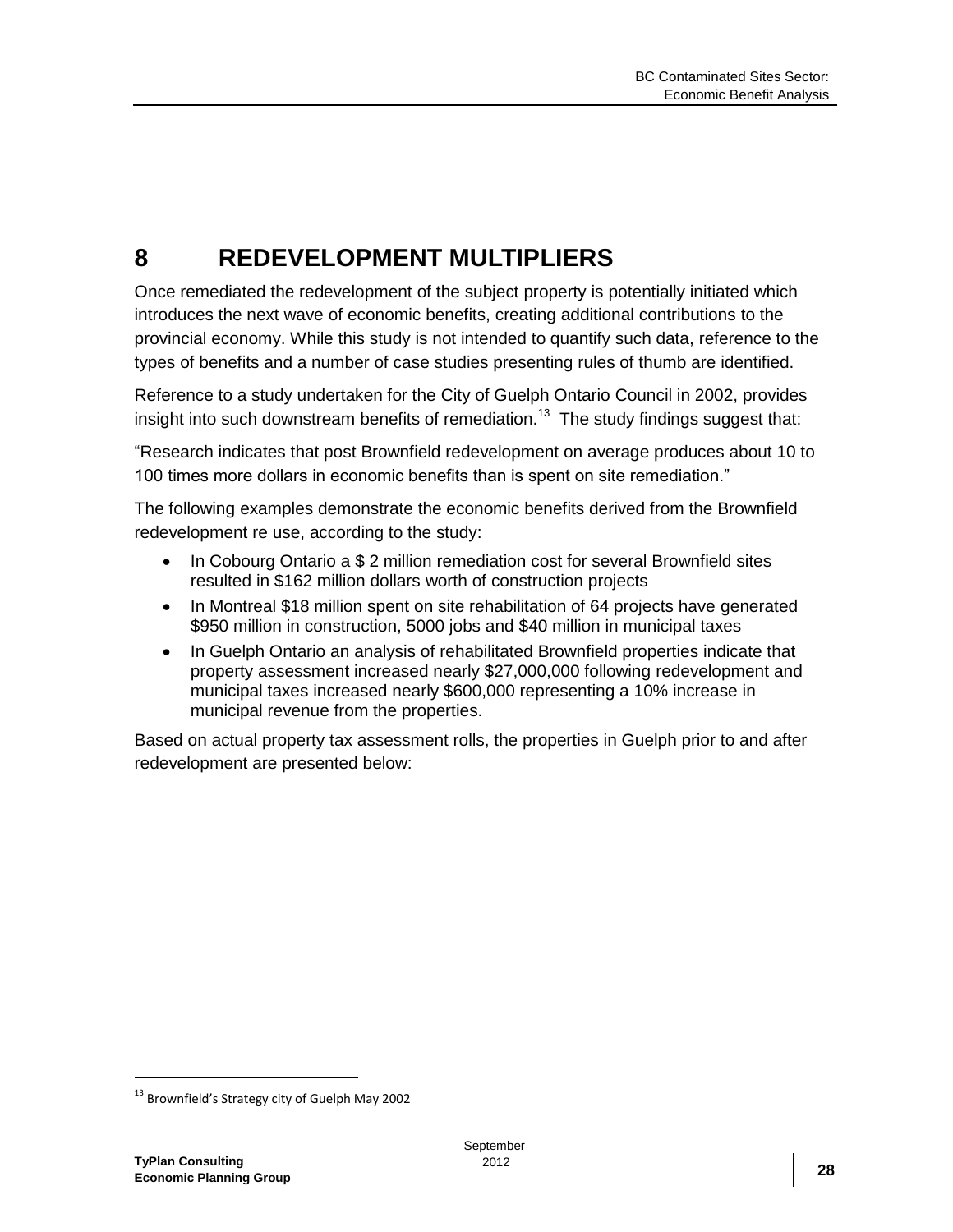| <b>Land Use</b><br><b>Before</b>                                   | Year | <b>Property</b><br><b>Assessment</b><br>$($ \$) | <b>Tax Bill</b><br>$($)$ | <b>Land Use</b><br><b>After</b>                                                                                            | Year | <b>Property</b><br><b>Assessment</b><br>$($ \$) | <b>Tax Bill</b><br>$($)$ |
|--------------------------------------------------------------------|------|-------------------------------------------------|--------------------------|----------------------------------------------------------------------------------------------------------------------------|------|-------------------------------------------------|--------------------------|
| Guelph<br><b>Textile</b><br>Mills (83<br><b>Neville</b><br>Street) | 1993 | 272,426                                         | 4.111                    | Wellington<br>Condo. Victor<br>Davis<br>Memorial<br>Apartments,<br>Guelph Non<br>Profit Housing,<br>Hi rise<br>apartments. | 2001 | 10,185,000                                      | 331,807                  |
| Factory By<br>the Grand<br>River<br>(67)<br>Wyndham<br>Street)     | 1997 | 45,312                                          | 587                      | Condominiums                                                                                                               | 2001 | 763,000                                         | 10,895                   |
| Industrial<br>Use (490<br>York Road)                               | 1991 | 481,140                                         | 6,868                    | <b>Business</b><br>Incubator                                                                                               | 2001 | 1,371,580                                       | 53,458                   |
| Pirelli<br>Cable<br>(265)<br>Suffolk)                              | 2000 | 1,002,238                                       | 47,152                   | Rezoned for<br>Townhomes                                                                                                   | 2002 | 16,215,000                                      | 231,544                  |
| <b>Total</b>                                                       |      | 1,801,116                                       | 58,718                   |                                                                                                                            |      | 28,534,580                                      | 627,704                  |

#### <span id="page-33-0"></span>**Table 10: Change in property tax revenues due to brownfield redevelopment/re –use of selected Industrial sites in Guelph, Ontario**

Source: Brownfield's Strategy City of Guelph May 2002.

Specific to British Columbia the consultant team obtained information on two projects on the conditions of anonymity. Available information is reported below.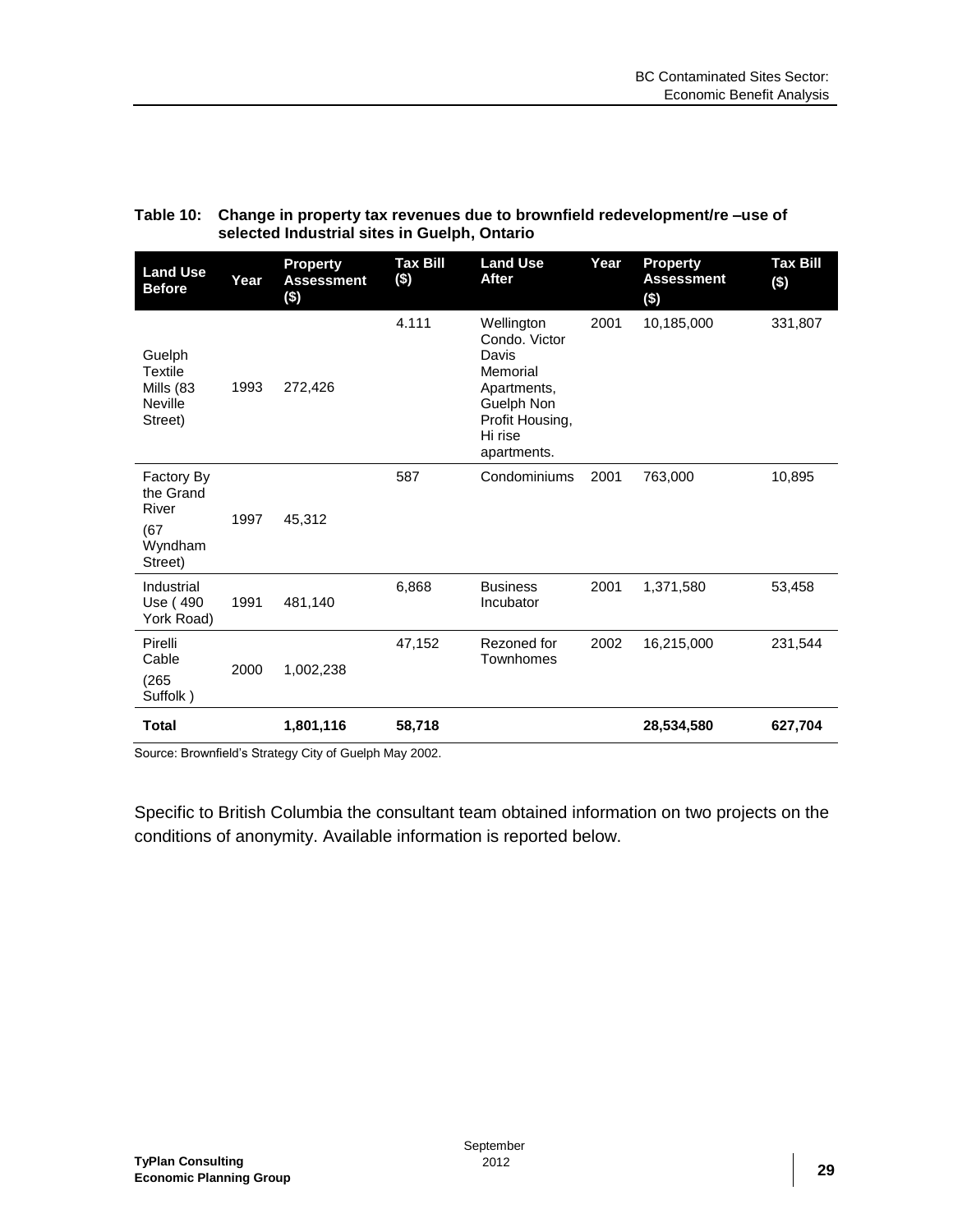| <b>Site Attributes</b>             | <b>Site Descriptions</b>                                                                                                            |                                                     |
|------------------------------------|-------------------------------------------------------------------------------------------------------------------------------------|-----------------------------------------------------|
| <b>Project Description</b>         | Construction of a three story office<br>and commercial building                                                                     | Development of a marina,<br>condominiums and retail |
| Site Location                      | Sub-urban area of a large<br>municipality                                                                                           | Small community in a rural area                     |
| Size of Site                       | 10,000 square feet                                                                                                                  | 1.36 ha                                             |
| <b>Project Size</b>                | 19,000 square feet                                                                                                                  | NA.                                                 |
| Previous site use                  | Dry cleaning business                                                                                                               | Industrial uses                                     |
| Time site unused                   | Dry cleaning plant had closed many<br>years ago (20+). Building used as<br>drop-off/pick-up location only (no new<br>contaminants). | NA.                                                 |
| <b>Reviews and Assessments</b>     | <b>PSI 1, PSI 2, DSI</b>                                                                                                            | <b>PSI 1, PSI 2, DSI</b>                            |
| Duration of Site Review Process    | 15 months prior to start of<br>constructiontesting ongoing.                                                                         | <b>NA</b>                                           |
| Duration of Site Remediation       | Five months to remove soil                                                                                                          | NA                                                  |
| Cost of Site Review and Assessment | \$205,000                                                                                                                           | <b>NA</b>                                           |
| Cost for Site Remediation          | \$185,000                                                                                                                           | \$550,000                                           |
| <b>Project Capital Cost</b>        | \$5 million plus soft costs                                                                                                         | \$26 million                                        |

<span id="page-34-0"></span>**Table 11: Redevelopment of two project sites in BC**

Source: Economic Planning Group discussions with a local development company and information from the BC Brownfield Renewal Strategy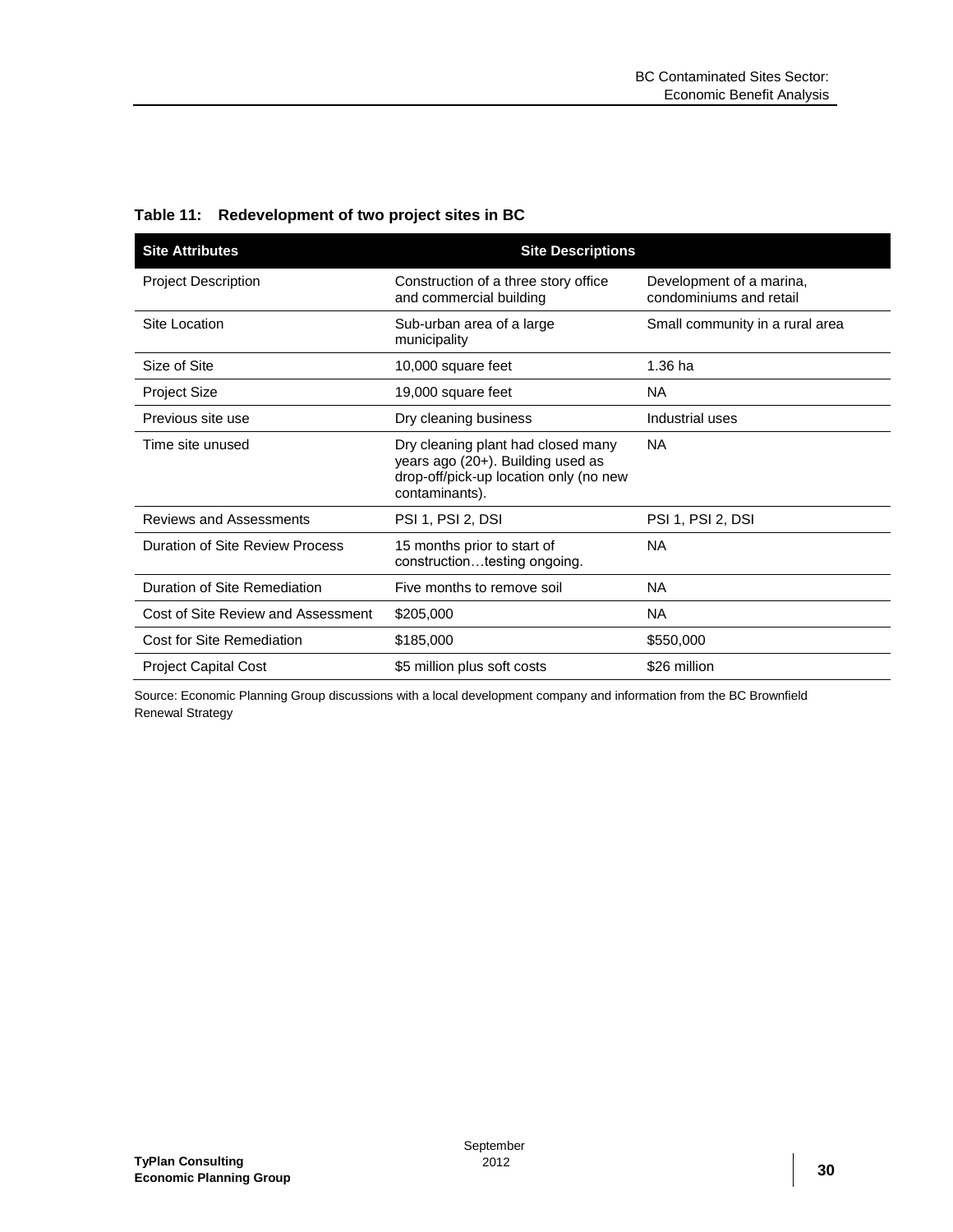## <span id="page-35-0"></span>**9 JURISDICATIONAL BENCHMARK REVIEW**

Other jurisdictions in the United States have established similar organizations (with varying degrees of mandate and responsibility) to CSAP, all established to help expedite the contaminated site review process. A desktop benchmark review of three such organizations has been completed as part of this review to identify similarities and differences within those organizations. The three organizations reviewed include:

- Massachusetts Licensed Hazardous Waste Site Clean Up Professionals
- Oregon Department of Environmental Quality Environmental Clean Up Section
- Washington Department of Toxicology Toxic Clean Up Program

Each organization was assessed in terms of the date of incorporation, its mandate and purpose, the service it provides, whether a site registry is in existence, number of members, number of sites reviewed and concludes with the whether the related economic benefits derived from the organizations existence has been determined.

The following tables provide a synopsis of each organization.

| Organization:                | Massachusetts' Licensed Hazardous Waste Site Cleanup Professionals                                                                                                                                                                                                                                                                                                                                                                                                                                                                                                                          |
|------------------------------|---------------------------------------------------------------------------------------------------------------------------------------------------------------------------------------------------------------------------------------------------------------------------------------------------------------------------------------------------------------------------------------------------------------------------------------------------------------------------------------------------------------------------------------------------------------------------------------------|
| <b>Main Site:</b>            | http://www.mass.gov/lsp/                                                                                                                                                                                                                                                                                                                                                                                                                                                                                                                                                                    |
| Personnel:                   | Beverly Coles-Roby, Executive Director                                                                                                                                                                                                                                                                                                                                                                                                                                                                                                                                                      |
| Contact:                     | tell:<br>604-556-1019.<br>617-292-5872<br>fax:                                                                                                                                                                                                                                                                                                                                                                                                                                                                                                                                              |
|                              | email: <b>sp.board@state.ma.us</b>                                                                                                                                                                                                                                                                                                                                                                                                                                                                                                                                                          |
|                              |                                                                                                                                                                                                                                                                                                                                                                                                                                                                                                                                                                                             |
| Date Initiated               | 1993                                                                                                                                                                                                                                                                                                                                                                                                                                                                                                                                                                                        |
| <b>Mandate/purpose</b>       | The Board of Registration of Hazardous Waste Site Cleanup Professionals is an<br>independent, 11-member board that licenses and regulates Licensed Site<br>Professionals (LSP). The Board works to maintain high standards of practice and to<br>protect public health, welfare, and the environment by establishing qualifications for<br>licensure, administering a licensing exam, requiring that LSPs obtain continuing<br>education, and investigating complaints against LSPs to ensure compliance with state<br>laws, regulations and the Board's own rules of professional conduct. |
| Services provided            | Licensed Site Professionals oversee the cleanup and closure of all but the most<br>complex sites, subject to Department of Environmental Protection (DEP) audit. The<br>system was devised to clear up a bottleneck in site cleanup, which now enables DEP<br>the<br>staff<br>oversee<br>complex<br>sites.<br>most<br>tο<br>(http://www.nj.gov/dep/srp/stakeholders/20070629massapp.pdf)                                                                                                                                                                                                    |
| <b>Registry</b><br>of        | Yes                                                                                                                                                                                                                                                                                                                                                                                                                                                                                                                                                                                         |
| contaminated sites           | (http://public.dep.state.ma.us/SearchableSites/Search.asp)                                                                                                                                                                                                                                                                                                                                                                                                                                                                                                                                  |
| <b>Number</b><br>of          | 545                                                                                                                                                                                                                                                                                                                                                                                                                                                                                                                                                                                         |
| members                      | (http://db.state.ma.us/dep/lsp/Results4.asp?LicsenseStatus=Active)                                                                                                                                                                                                                                                                                                                                                                                                                                                                                                                          |
| sites<br><b>Number</b><br>οf | 29,409 sites since 1993 (date current program took effect), averaging over 1600 per                                                                                                                                                                                                                                                                                                                                                                                                                                                                                                         |

<span id="page-35-1"></span>**Table 12: Massachusetts' Licensed Waste Site Cleanup Professionals**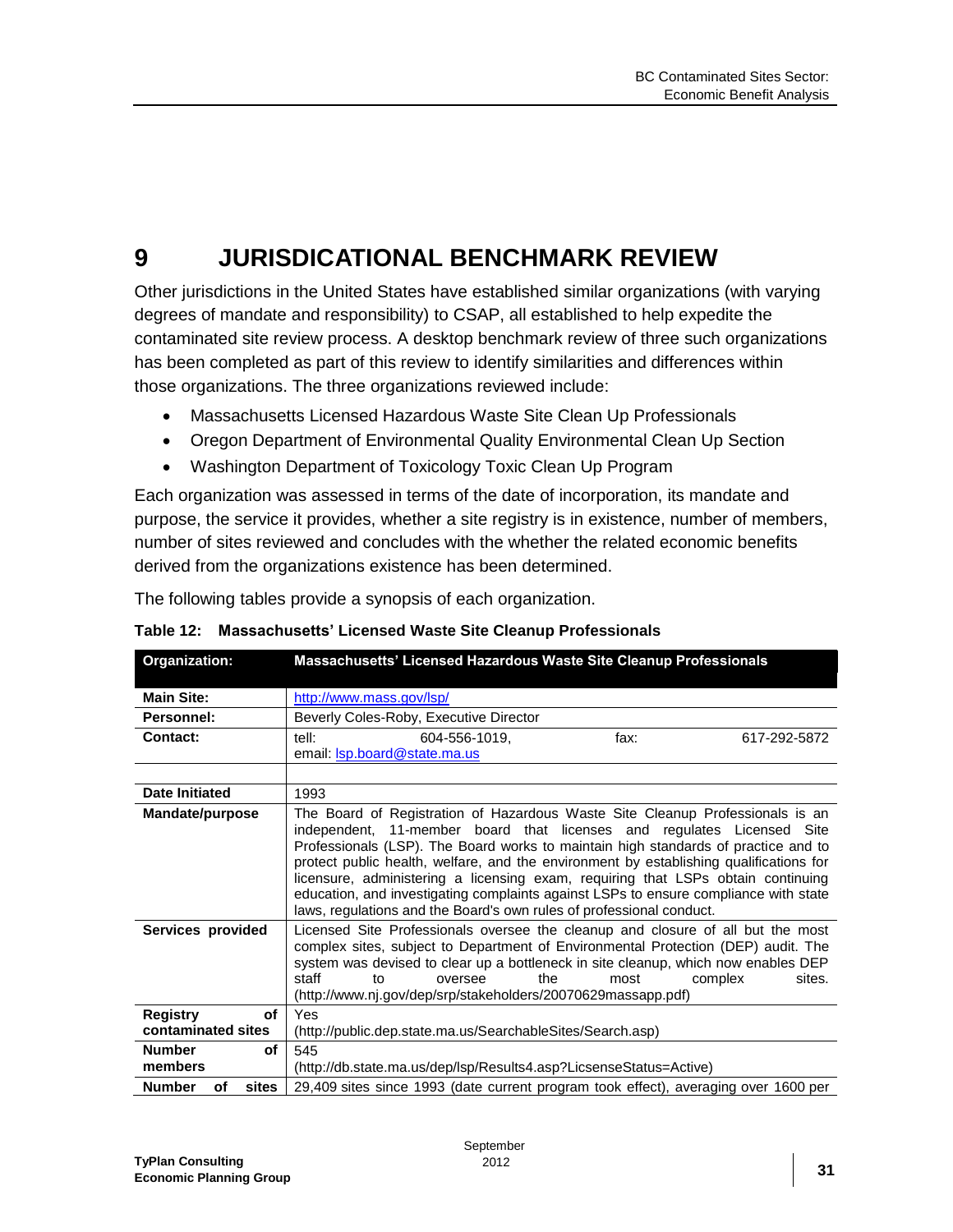| <b>Organization:</b>                        | Massachusetts' Licensed Hazardous Waste Site Cleanup Professionals                                                             |  |  |
|---------------------------------------------|--------------------------------------------------------------------------------------------------------------------------------|--|--|
| reviewed per year                           | year. (http://www.mass.gov/dep/cleanup/priorities/progeval.htm)                                                                |  |  |
| <b>Measures</b><br>οf<br>economic benefit   | None found                                                                                                                     |  |  |
| <b>Relationship</b><br>with I<br>government | It is a board created by an act of the State of Massachusetts, and administration<br>appears to be provided by the government. |  |  |

Source\; Massachusetts Licensed Hazardous Waste site Cleanup Professionals (http://mass.gov/lsp).

#### <span id="page-36-0"></span>**Table 13: Oregon Department of Environmental Quality**

| Organization:                        | <b>Oregon Department of Ecology:</b><br><b>Toxics Cleanup Program</b>                                                                                                                                                                                                                                                                                                                                                                                                                                                                                                                                                                                         |
|--------------------------------------|---------------------------------------------------------------------------------------------------------------------------------------------------------------------------------------------------------------------------------------------------------------------------------------------------------------------------------------------------------------------------------------------------------------------------------------------------------------------------------------------------------------------------------------------------------------------------------------------------------------------------------------------------------------|
| Web Site:                            | http://www.deq.state.or.us/lq/cu/                                                                                                                                                                                                                                                                                                                                                                                                                                                                                                                                                                                                                             |
| Personnel:                           |                                                                                                                                                                                                                                                                                                                                                                                                                                                                                                                                                                                                                                                               |
| Contact<br>Information:              | tell: 503-229-5696<br>email:cleanup.info@deq.state.or.us                                                                                                                                                                                                                                                                                                                                                                                                                                                                                                                                                                                                      |
| Date Initiated                       | 1988                                                                                                                                                                                                                                                                                                                                                                                                                                                                                                                                                                                                                                                          |
| Mandate/purpose                      | The Department of Environmental Quality (DEQ), a state government organization, oversees<br>all cleanup projects with the exception of volunteer cleanups. Only in cases where there is no<br>"imminent threats to human or environmental health," Volunteer cleanups are a cooperative<br>process that works with DEQ oversight and guidance.<br>In 1999, DEQ added a second "pathway" titled Independent Cleanup, by which parties<br>complete cleanups with minimal DEQ oversight. In 1999, of 400 Voluntary cleanup sites, 100<br>followed the 'independent pathway'.<br>(http://www.deq.state.or.us/lq/pubs/docs/cu/AnnualCUReporttoLegislature2011.pdf) |
| Services provided                    | See above                                                                                                                                                                                                                                                                                                                                                                                                                                                                                                                                                                                                                                                     |
| Registry of<br>contaminated<br>sites | Yes<br>(http://www.deq.state.or.us/lq/ecsi/ecsiquery.asp?listtype=lis&listtitle=Environmental+Cleanup<br>+Site%20Information+Database)                                                                                                                                                                                                                                                                                                                                                                                                                                                                                                                        |
| Number of<br>members                 | <b>NA</b>                                                                                                                                                                                                                                                                                                                                                                                                                                                                                                                                                                                                                                                     |
| Number of sites<br>reviewed per year | 284 in 2010<br>(http://www.deq.state.or.us/lq/pubs/docs/cu/AnnualCUReporttoLegislature2011.pdf)                                                                                                                                                                                                                                                                                                                                                                                                                                                                                                                                                               |
| Economic benefit<br>measures         | None found                                                                                                                                                                                                                                                                                                                                                                                                                                                                                                                                                                                                                                                    |
| Relationship with<br>government      | Entirely under government administration                                                                                                                                                                                                                                                                                                                                                                                                                                                                                                                                                                                                                      |

Source: Oregon Department of Environmental Quality environmental clean Up Section ([http://www.deq.state.or](http://www.deq.state.or/) us/L/cu/).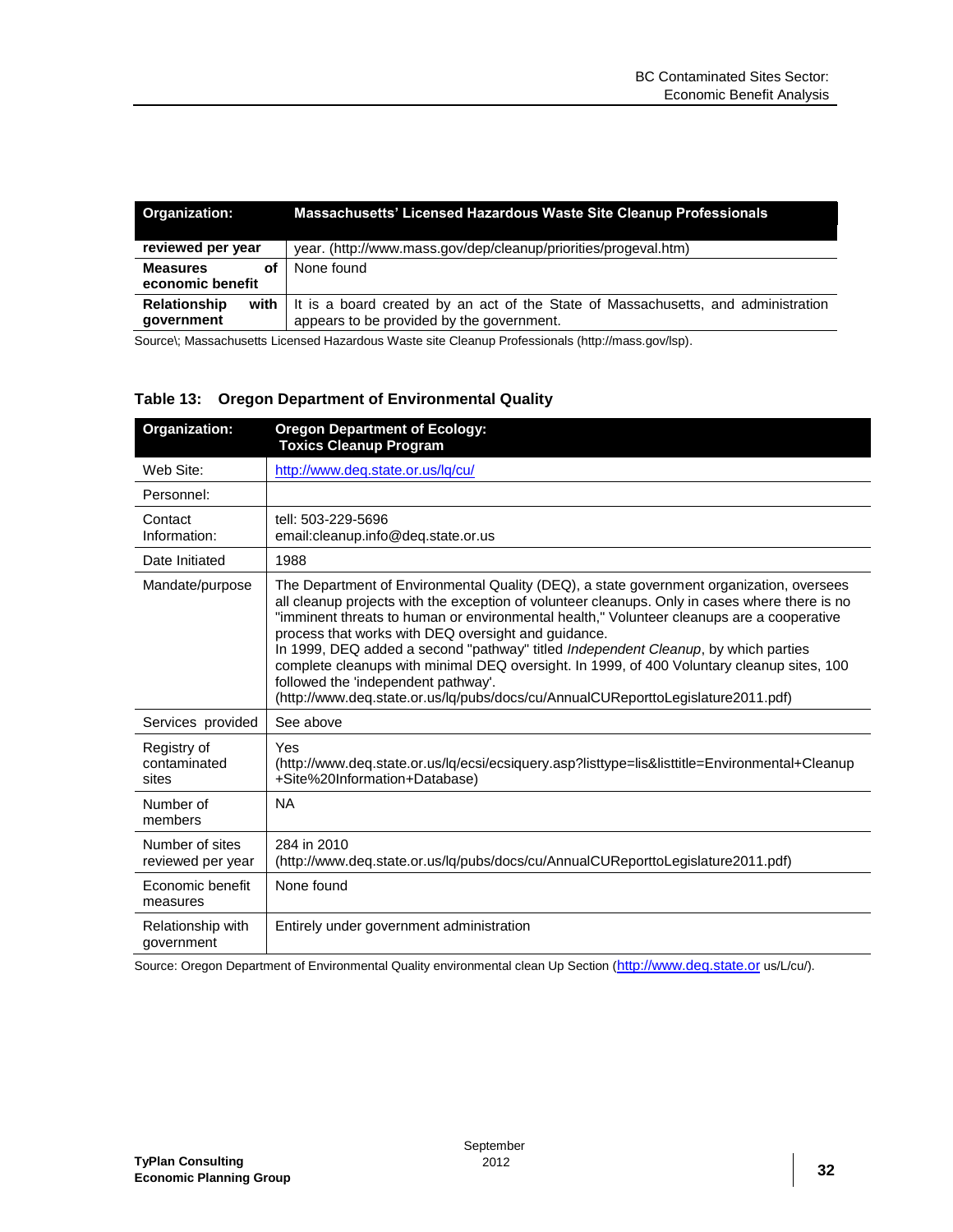| Organization:                           | <b>Washington Department of Ecology:</b><br><b>Toxics Cleanup Program</b>                                                                                                                                                                                                                                                                                                                                                                                                                                                                                                                             |
|-----------------------------------------|-------------------------------------------------------------------------------------------------------------------------------------------------------------------------------------------------------------------------------------------------------------------------------------------------------------------------------------------------------------------------------------------------------------------------------------------------------------------------------------------------------------------------------------------------------------------------------------------------------|
| Web Site:                               | http://www.ecy.wa.gov/programs/tcp/cleanup.html                                                                                                                                                                                                                                                                                                                                                                                                                                                                                                                                                       |
| Personnel:                              | Jim Pendowski, Program Manager                                                                                                                                                                                                                                                                                                                                                                                                                                                                                                                                                                        |
| Contact<br>Information:                 | Jim: 360-407-7177; main line: 1-800-826-7716; Information & Policy: Dave Bradley (360-<br>407-6907)                                                                                                                                                                                                                                                                                                                                                                                                                                                                                                   |
|                                         |                                                                                                                                                                                                                                                                                                                                                                                                                                                                                                                                                                                                       |
| Date Initiated                          | 1989                                                                                                                                                                                                                                                                                                                                                                                                                                                                                                                                                                                                  |
| Mandate/purpose                         | Model Toxic Control Act's stated purpose is to:<br>Raise sufficient funds to clean up all hazardous waste sites<br>Prevent the creation of future hazards that result from improper disposal of toxic<br>substances<br>into the state's land and waters.<br>Clean up and reuse contaminated industrial properties, and to make clean land available<br>for<br>future social use.<br>(http://www.ecy.wa.gov/pubs/0909049.pdf)                                                                                                                                                                          |
| Services<br>provided                    | The Department of Commerce hosts the Brownfield's Revolving Loan Fund has 3 main<br>qoals:<br>Makes low-interest loans to eligible local governments, developers, and property owners to<br>clean up brown fields<br>Links loan recipients with other brown fields programs for help with assessment and more<br>Streamlines the process of cleanup and redevelopment by collaborating with federal, state,<br>and local agencies.<br>(http://www.choosewashington.com/business/financing/redevelopment/Pages/default.aspx)<br>& (http://www.ecy.wa.gov/programs/tcp/brownfields/brownfields_hp.html) |
| Registry of<br>contaminated<br>sites    | Yes<br>(http://www.ecy.wa.gov/programs/tcp/mtca_gen/hazsites.html) &<br>(https://fortress.wa.gov/ecy/gsp/SiteSearchPage.aspx)                                                                                                                                                                                                                                                                                                                                                                                                                                                                         |
| Number of<br>members                    | <b>NA</b>                                                                                                                                                                                                                                                                                                                                                                                                                                                                                                                                                                                             |
| Number of sites<br>reviewed per<br>year | <b>NA</b>                                                                                                                                                                                                                                                                                                                                                                                                                                                                                                                                                                                             |
| Economic benefit<br>measures            | <b>NA</b>                                                                                                                                                                                                                                                                                                                                                                                                                                                                                                                                                                                             |
| Relationship with<br>government         | Entirely under government administration                                                                                                                                                                                                                                                                                                                                                                                                                                                                                                                                                              |

<span id="page-37-0"></span>**Table 14: Washington department of ecology: Toxics clean up program** 

Source: Washington department of Toxicology toxic Cleanup Program <http://www.ecy.wa.gov./programs/tcp/cleanup.html>)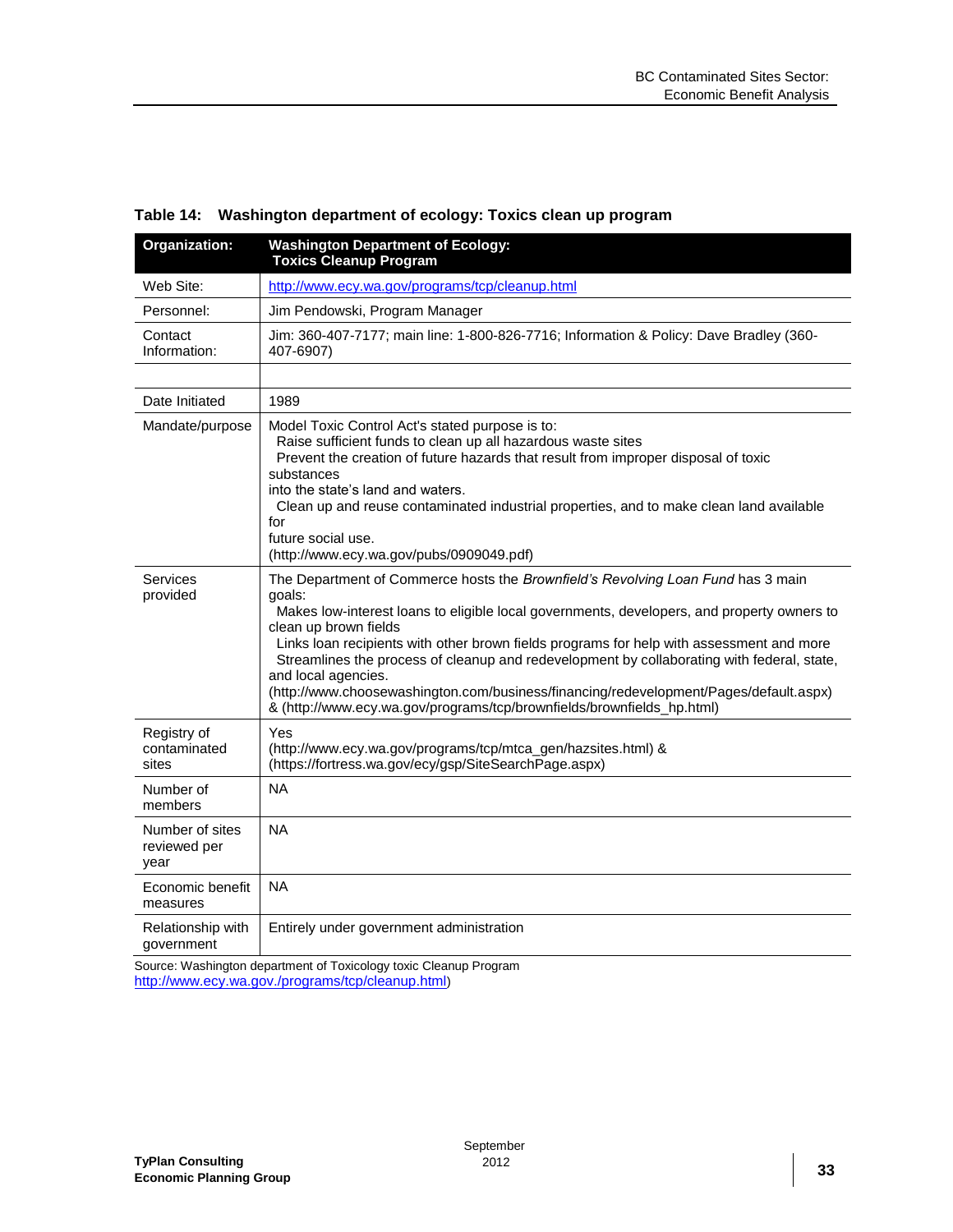Comparatively, the table below illustrates the findings:

| <b>Jurisdiction</b> | Date of<br>Incorp. | <b>Service</b>                                                                                                                                                                                                                                                                                     | <b>Site</b><br><b>Registry</b> | <b>Non</b><br>members | <b>Sites Reviewed</b><br><b>Annually</b>                      | <b>Econom</b><br>ic<br><b>Benefits</b><br><b>Determi</b><br>ned |
|---------------------|--------------------|----------------------------------------------------------------------------------------------------------------------------------------------------------------------------------------------------------------------------------------------------------------------------------------------------|--------------------------------|-----------------------|---------------------------------------------------------------|-----------------------------------------------------------------|
| Massachusetts       | 1993               | Oversee closure of all but<br>the most complicated sites<br>Established and licensed<br>professionals established<br>to undertake work                                                                                                                                                             | Yes                            | 545                   | 29,409 sites since<br>1993.<br>Average 1600<br>sites per year | <b>No</b>                                                       |
| Oregon              | 1988               | Dept. of Environmental<br>Quality, a state<br>government oversees all<br>clean up except for<br>volunteer Clean Ups (no<br>imminent threats to human<br>or environmental health<br>occurs<br>Introduced second<br>pathway Independent<br>Clean Up for those sites<br>with minimal DEQ<br>oversight | Yes                            | N/A                   | 284 in 2010                                                   | No                                                              |
| Washington          | 1989               | Hosts Brownfield's<br>Revolving Loan Fund,<br>makes low interest loans to<br>eligible local governments,<br>developers and property<br>owners Attempts to stream<br>kina clean up and<br>redevelopment by<br>collaborating with Federal<br>state and local<br>government.                          | Yes                            | N/A                   | <b>NA</b>                                                     | <b>NA</b>                                                       |

<span id="page-38-0"></span>**Table 15: Comparative benchmark of environmental organizations in US** 

Sources:

Massachusetts Licensed Hazardous Waste site Cleanup Professionals (http://mass.gov/lsp).

Oregon Department of Environmental Quality environmental clean Up Section ([http://www.deq.state.or](http://www.deq.state.or/) us/L/cu/). Washington department of Toxicology toxic Cleanup Program <http://www.ecy.wa.gov./programs/tcp/cleanup.html>).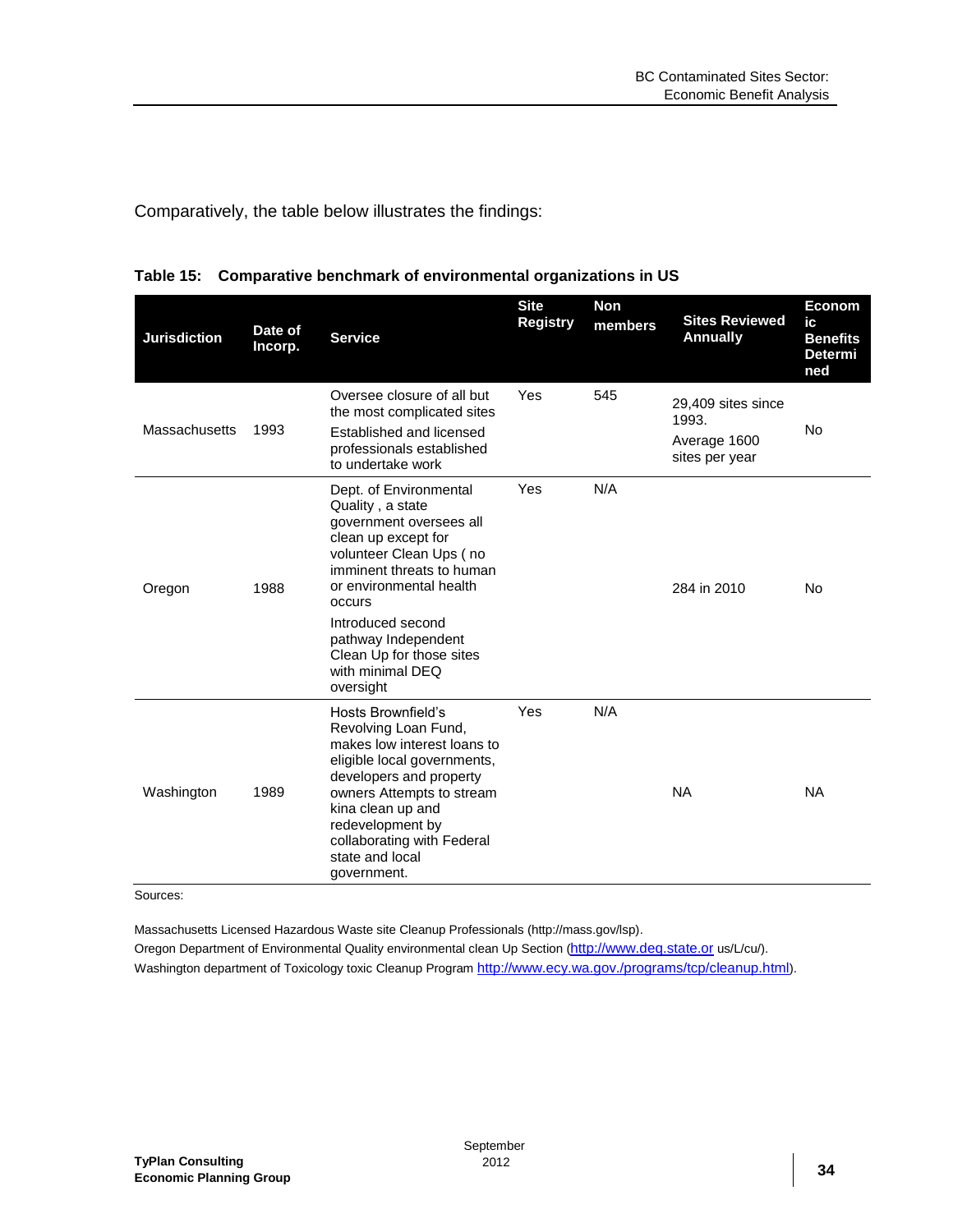Based on the desktop benchmark review it is evident that:

- The creation of a supporting site registry was an important factor associated with each organization in which the identification of contaminated sites, quantification of the number of sites and their locations were categorized which enabled organizations to track progress. The Massachusetts program supports nongovernmental responsibility and empowers the private sector to assist in clean up of sites. The organization appears to most resemble CSAP objectives and the activities undertaken.
- Oregon, while retaining predominantly governmental control, has initiated a volunteer program intended to provide clean up of simple contaminated sites. More recently they have initiated another program in which more complicated sites can be cleaned up on a volunteer basis by private sector interests.
- The Oregon program has developed to provide for low interest loans for sites clean up and to attempt to streamline the review process and timelines. It would appear the BC Brownfield's Strategy provides a similar purpose.

It would appear that the creation of a contaminated sites registry, involvement of the private sector to aid in expediting the review process and providing government incentives to the private sector to facilitate the regulatory review process represent practices which other jurisdictions have also initiated.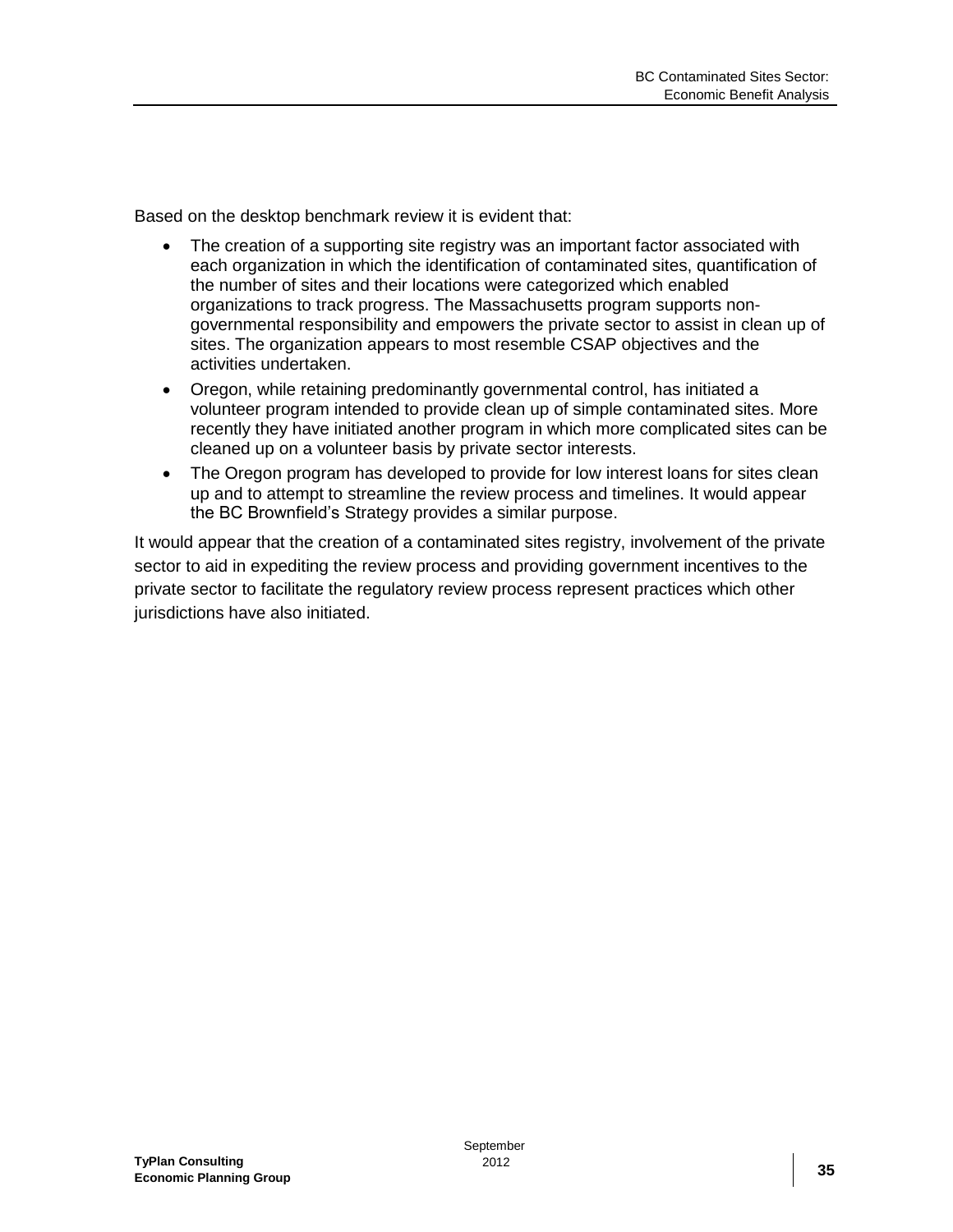## <span id="page-40-0"></span>**10 CONCLUSIONS AND RECOMMENDATIONS**

#### **CONCLUSIONS**

The total economic benefit (direct, indirect and induced) benefits to the provincial economy (annually) of the site review, assessment and remediation sector based on the assumptions utilized, results in:

- \$263.5 million dollars in economic activity per annum
- 1812 person years of employment
- \$19 million dollars in provincial and federal taxes

Additional rules of thumb have been derived from this review that provides very subjective guidance regarding the economic benefits of remediating sites in the province of BC. They are

- For every dollar (1) spent on site assessment/review three (3) dollars are spent on remediation
- Once a site is remediated and redeveloped, for every dollar spent on remediation, on average produces about 10 to 100 times more dollars in economic benefits.

These figures do not account for contaminated sites activities in British Columbia on federal properties, high risk sites reviewed by the BC Ministry of Environment and other sites where owners voluntarily undertake investigation and remediation for due diligence purposes.

#### **RECOMMENDATIONS**

- CSAP provides a critical supporting role to the Ministry of Environment in relation to expediting site remediation timelines and related costs for the less complex sites, and should continue to do so.
- Due to the expertise available within its membership, the Ministry of Environment should work more closely with CSAP in the development of other means to further expedite the review timelines and reduce costs associated with remediation focusing on cost and timeline reductions associated with reviews.
- CSAP could potentially support the Ministry of Environment in dealing with the more complex contaminated sites.
- The Site Registry provides a valuable tool for government, industry and municipalities to identify and manage contaminated sites. While the current use is limited somewhat by the data within the registry and how it is structured, funding